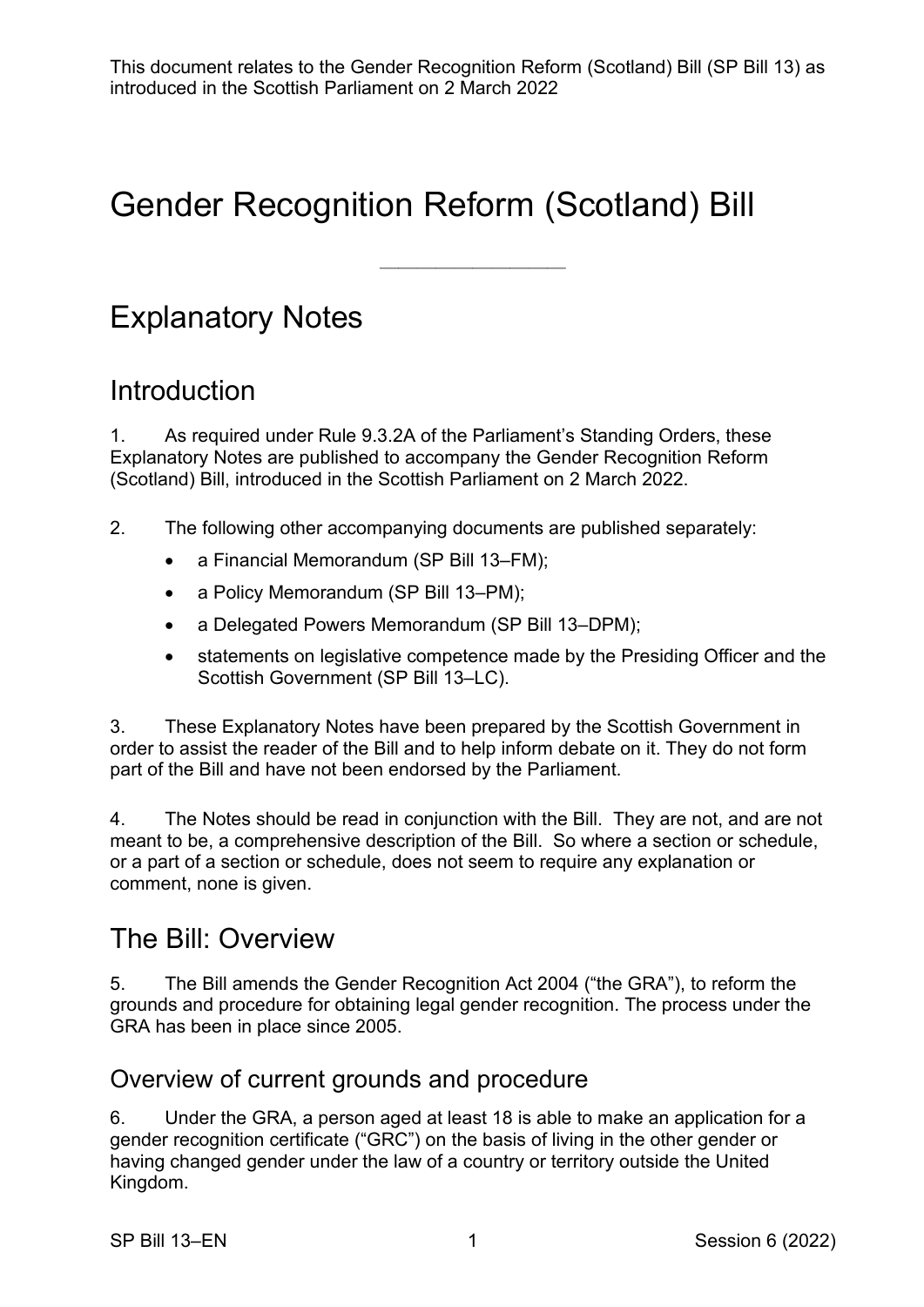7. There are three routes that applicants can take – the "standard track", the "alternative track" and the "overseas track".

8. Under the standard track, applications for GRCs are made to the Gender Recognition Panel ("the GRP"), a UK Tribunal. Section 2(1) of the GRA requires the GRP to grant an application if it is satisfied that the applicant—

- has or has had gender dysphoria,
- has lived in their acquired gender for the preceding 2 years,
- intends to continue to live in their acquired gender until death, and
- complies with the requirements of section 3 of the GRA.

9. Section 3 requires the applicant to provide reports from two registered medical practitioners, or one registered medical practitioner and one registered psychologist, providing details of the applicant's diagnosis of gender dysphoria, as well as statutory declarations concerning the applicant's having lived, and intending to continue to live, in their acquired gender, whether the applicant is married or in a civil partnership and, if relevant, the intentions of the applicant and their spouse or civil partner as to the continuation of the marriage or civil partnership if a full GRC is issued to the applicant.

10. Under the alternative track, an application for a GRC can be made by a person who—

- has been diagnosed with gender dysphoria or has had surgery for the purpose of changing their sexual characteristics,
- ordinarily resides in England and Wales, Scotland or Northern Ireland,
- intends to live in their acquired gender until death,
- is in a marriage solemnised or civil partnership registered in Scotland or a marriage or civil partnership made in England and Wales or Northern Ireland on or before the date of the application,
- has lived in their acquired gender for at least 6 years before 10 December 2014 or 16 December 2014, or lived in the acquired gender on 13 January 2014, depending on which jurisdiction their marriage or civil partnership was solemnised or registered in.

11. The alternative track is therefore only available to people who meet the residency requirement, are married or in a civil partnership entered into under the law of Scotland, England and Wales or Northern Ireland, and were living in their acquired gender on or before the relevant date.

12. The evidence requirements under the alternative track are different to those under the standard track. The main difference from the evidence requirements under the standard track is that only one report from a registered medical practitioner or registered psychologist detailing the applicant's diagnosis of gender dysphoria or surgery is to be provided, rather than two reports.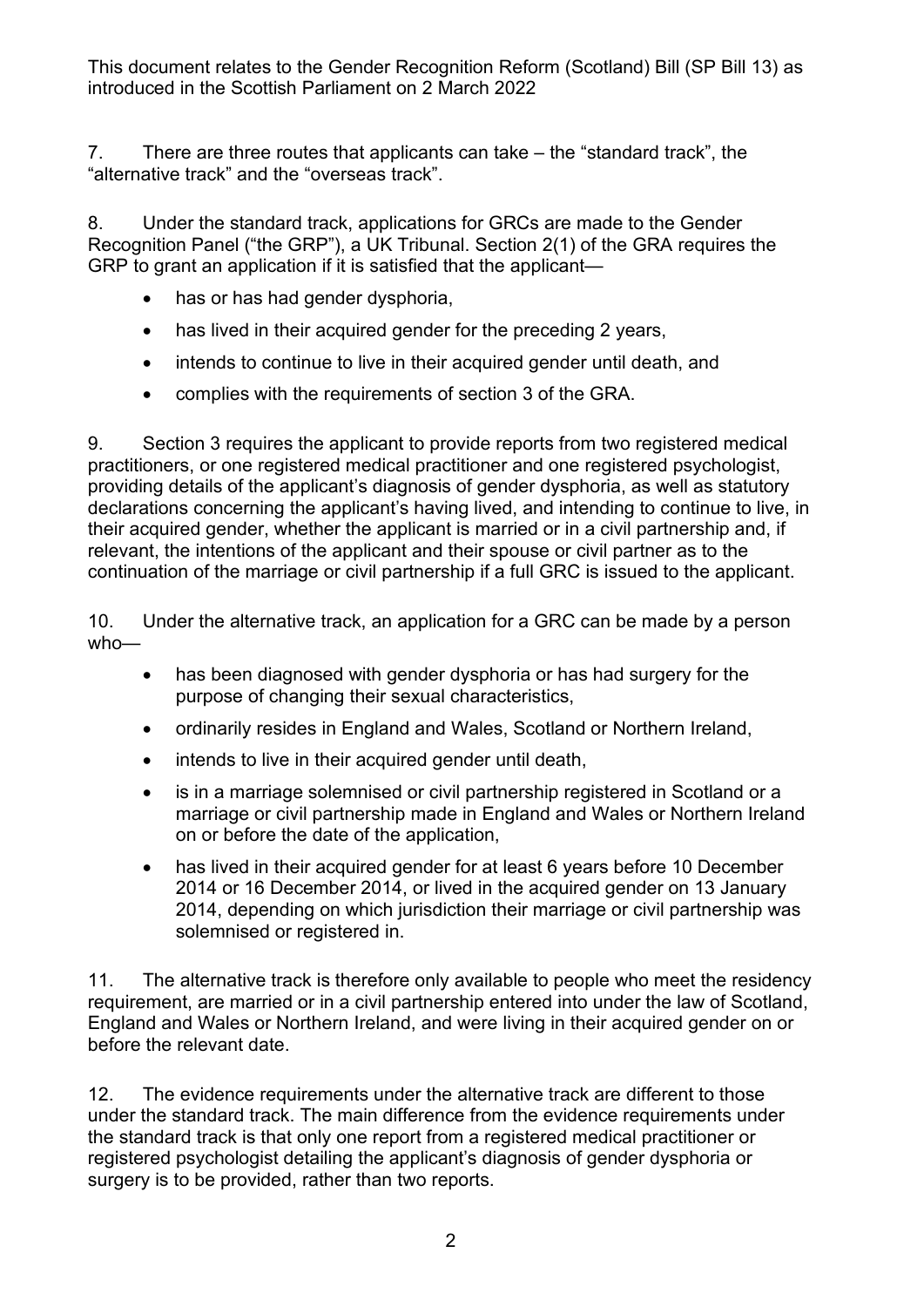13. Under the overseas track, a person can apply for a GRC if their acquired gender has been legally accepted in one of the approved countries or territories.<sup>[1](#page-2-0)</sup> The applicant must provide evidence of this with their application (section 3(5)) and a statutory declaration as to whether or not they are married or a civil partner (section 3(6)(a)).

14. Successful applicants receive either an interim GRC, which does not give legal recognition, or a full GRC which does give legal recognition. Section 9 of the GRA (which is not amended by the Bill) provides that, where a full GRC is issued to a person, the person's gender becomes for all purposes their acquired gender (i.e., the gender in which they are living when they apply for a GRC).

15. An interim GRC is issued to an applicant who is married or in a civil partnership, if either partner to the marriage or civil partnership does not declare that they want the marriage or civil partnership to continue after a full GRC is issued. A person to whom an interim GRC is issued can apply for a full GRC if the circumstances relating to the marriage or civil partnership change within 6 months of the interim GRC being issued.

#### Key changes made by the Bill

16. The Bill repeals sections 1 to 8 of the GRA, which deal with the grounds and procedures for applying for GRCs, and for the issuing of full or interim certificates, for Scotland and replaces them with new provision about the grounds and procedure for obtaining legal gender recognition. The Bill makes some adjustments to the other provisions of the GRA in consequence of the new procedures, but does not alter the substance of those provisions.

17. The key differences between the current grounds and procedure and those provided for in the Bill are—

- the removal of the requirement for an applicant to have or have had gender dysphoria (and, correspondingly, the removal of the requirement for an applicant to provide medical reports with their application),
- a reduction in the minimum age for applicants from 18 to 16,
- the removal of the GRP from the process, with applications instead being made to the Registrar General for Scotland ("the Registrar General"),
- a reduction in the period for which an applicant must have lived in their acquired gender before submitting an application from 2 years to 3 months,
- the introduction of a mandatory 3 month reflection period and a requirement for the applicant to confirm after the end of that period that they wish to proceed with the application before the application can be determined,
- the introduction of a new duty placed on the Registrar General to report, on an annual basis, the number of applications for GRCs made, and the number of certificates granted.

<span id="page-2-0"></span><sup>1</sup> [The Gender Recognition \(Approved Countries and Territories\) Order 2011 \(legislation.gov.uk\)](https://www.legislation.gov.uk/uksi/2011/1630/contents/made)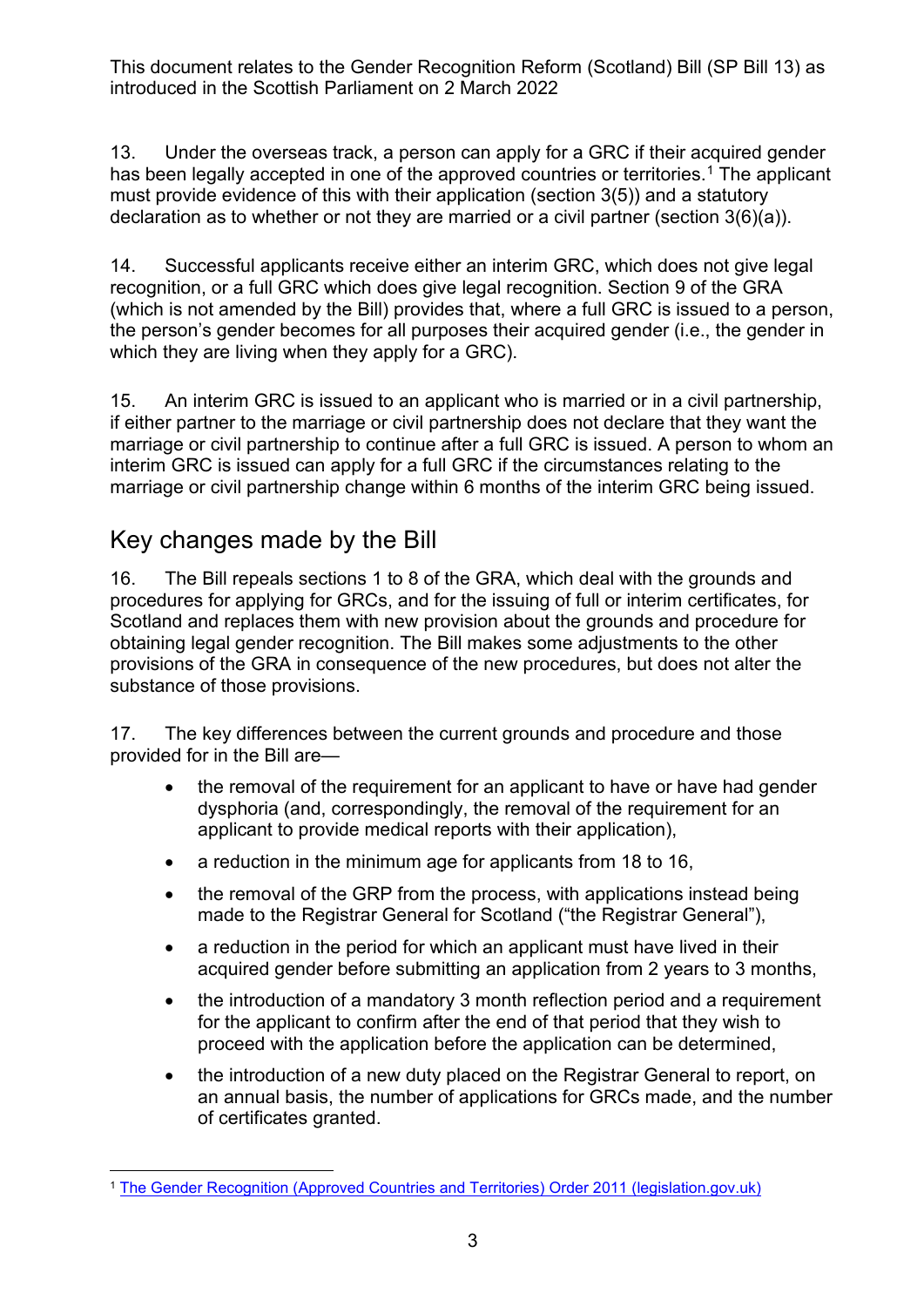18. The new provisions also restate some aspects of the current process (for example, in relation to the granting of a full GRC after an interim GRC is issued).

19. The Bill also creates a specific offence of knowingly making a false statutory declaration in an application for a  $GRC<sup>2</sup>$ , and creates an offence of knowingly including information which is false in a material particular in an application for a GRC or a notice of confirmation. A person who commits such an offence is liable to imprisonment for up to two year and/or a fine.

20. Applicants must either (a) be the subject of an entry in a birth or adoption record kept by the Registrar General<sup>[3](#page-3-1)</sup> or (b) be ordinarily resident in Scotland (or both).

21. The Bill also provides for automatic recognition of gender recognition obtained outwith the United Kingdom (unless it would be manifestly contrary to public policy to do so).

## The Bill: Section by section

#### References to 2004 Act

#### Section 1: Meaning of "2004 Act"

22. Section 1 provides that, in the Bill, the "2004 Act" means the Gender Recognition Act 2004. Sections 2 to 14 insert new sections 8A to 8U, 10A, 11D and 22A into the GRA, and Part 1 of the schedule makes further modifications of that Act, including the repeal for Scotland of the current procedural provisions in sections 1 to 8.

## Application for gender recognition certificate

#### Section 2: Persons who may apply

23. Section 2 inserts new section 8A into the GRA, making provision about who can apply for a GRC in Scotland, and to whom an application is to be made.

<span id="page-3-0"></span><sup>&</sup>lt;sup>2</sup> The offence of knowingly and wilfully making a statement in a statutory declaration which is false in a material particular under section 44(2)(a) of the Criminal Law (Consolidation) (Scotland) Act 1995 is consequently disapplied in relation to statutory declarations made under the new procedures.

<span id="page-3-1"></span><sup>&</sup>lt;sup>3</sup> This includes a person who is the subject of an entry in the Parental Order Register maintained by the Registrar General for Scotland. Parental orders under section 54 and 54A of the Human Fertilisation and Embryology Act 2008 follow a surrogacy arrangement, which replaced parental orders under section 30 of the Human Fertilisation and Embryology Act 1990. The Parental Order Register is currently maintained by the Registrar General under the Human Fertilisation and Embryology (Parental Orders) Regulations 2018 which replaced earlier similar regulations.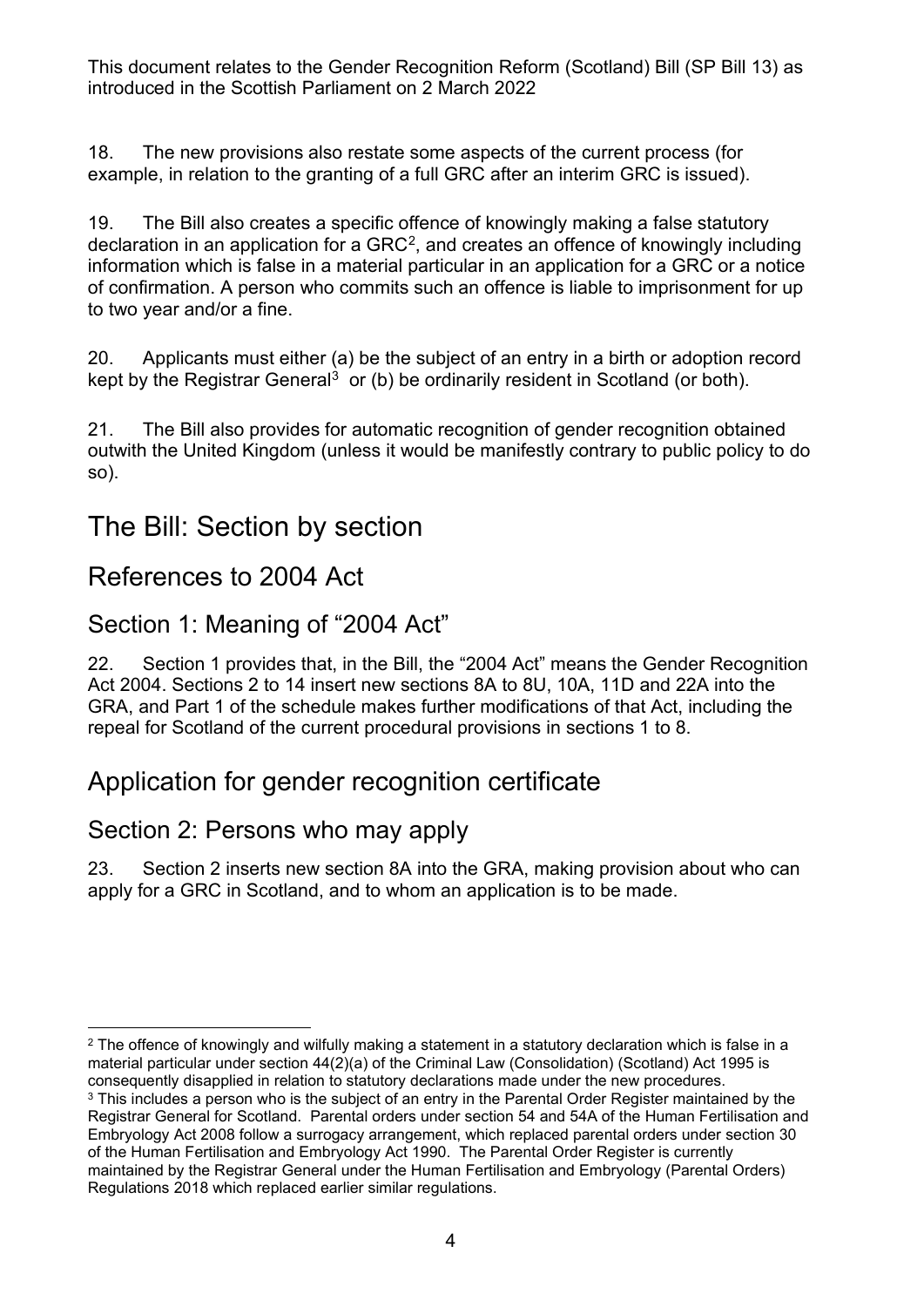24. Under section 8A, an application can be made to the Registrar General for Scotland for a GRC on the basis of the applicant living in the other gender. The minimum age at which a person can apply for a GRC is 16. Applications can be made by a person who (a) has a Scottish birth register entry (i.e., is the subject of an entry in a birth or adoption register kept by the Registrar General for Scotland) or (b) is ordinarily resident<sup>[4](#page-4-0)</sup> in Scotland (or both).

#### Section 3: Notice to be given on receipt of application

25. Section 3 inserts new section 8B into the GRA. Section 8B makes provision about notifications which the Registrar General must provide to an applicant for a GRC.

26. Section 8B(1) sets out the information which the Registrar General must provide to the applicant in relation to the handling of the application. Section 8B(2) requires the Registrar General to provide certain information as to the effect of the issue of a GRC (for example that in accordance with section 12 of the GRA, obtaining a GRC does not affect a person's status as the 'father' or 'mother' of a child). The information to be provided to the applicant includes the evidence that an applicant who is married or in a civil partnership must provide under new section 8D (inserted by section 5 of the Bill) in order for the Registrar General to issue a full GRC instead of an interim GRC.

27. Section 8B also provides that the Registrar General must not determine the application unless, after the end of a 3 month reflection period, the applicant confirms that they wish to proceed with it (subsection (3)). This notice is referred to in the Bill as the "notice of confirmation".

28. Under new section 8U(1)(b) of the GRA (inserted by section 11 of the Bill), the Registrar General, with the consent of the Scottish Ministers, may make regulations about the form and manner in which a notice of confirmation is to be given. By virtue of an amendment to section 24 of the GRA (by paragraph 8(b) of the schedule of the Bill), any such regulations are subject to the affirmative procedure if they add to, omit or replace any part of the text of an Act. Otherwise, they are subject to the negative procedure.

29. If the applicant has not, within 2 years of the reflection period ending, given the Registrar General written notice of their intention to proceed (or otherwise withdrawn the application), the application is treated as having been withdrawn (subsection (4)). This provides administrative certainty in a case where the applicant fails to confirm they wish to proceed, as it gives an end date for the application.

<span id="page-4-0"></span><sup>4</sup> The term "ordinarily resident" is not defined by the Bill and thus takes its normal meaning. Whether a person is ordinarily resident in Scotland will depend on their individual circumstances. Broadly speaking, a person is ordinarily resident in a place if they live there on a settled basis, lawfully and voluntarily.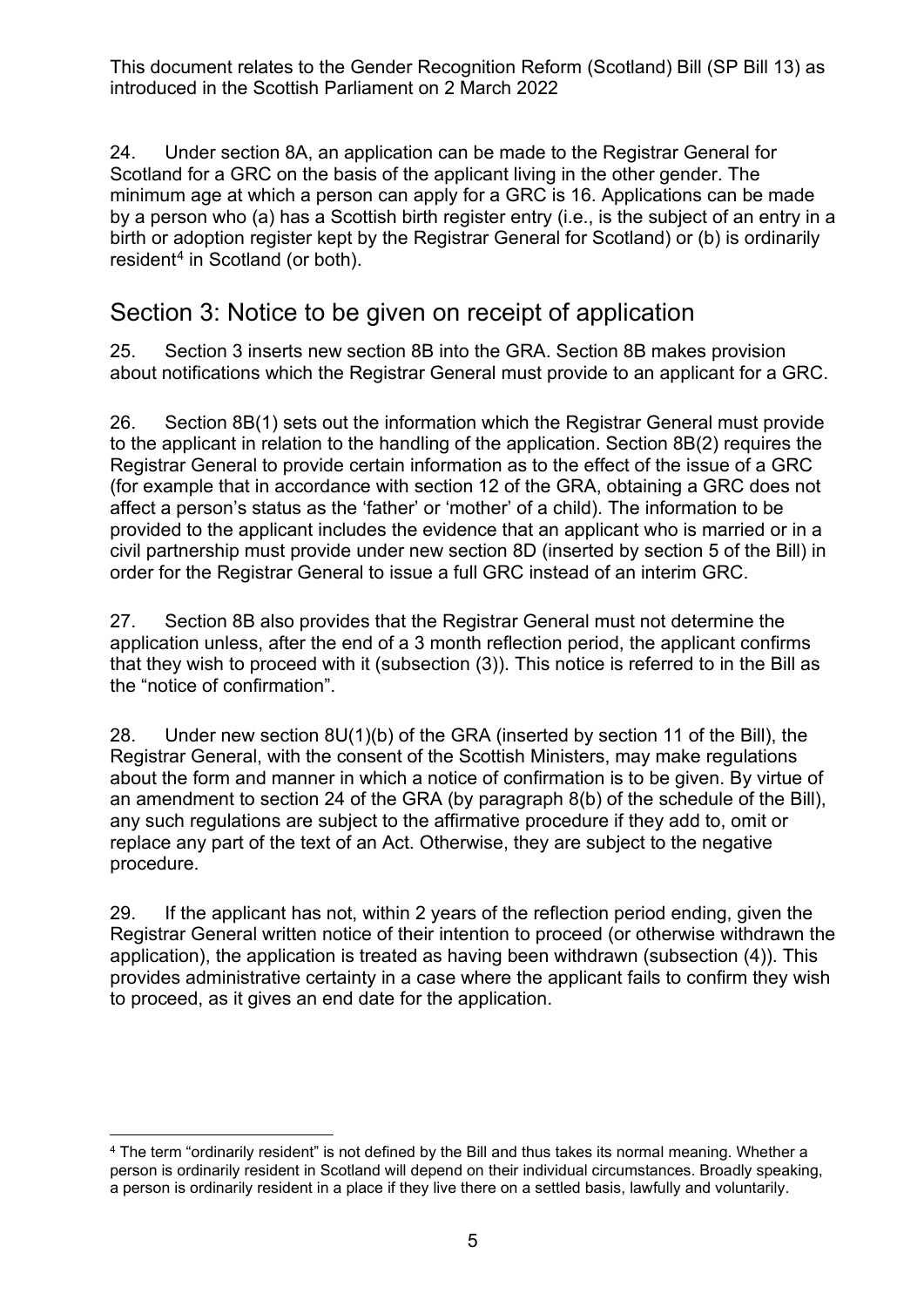### Section 4: Grounds on which application to be granted

30. Section 4 inserts new section 8C into the GRC. Section 8C makes provision about the circumstances in which the Registrar General must grant an application for a GRC.

31. New section 8C(1) requires the Registrar General to grant an application for a GRC if the applicant has provided a statutory declaration in relation to certain matters, and the application and notice of confirmation comply with new section 8D (inserted by section 5 of the Bill) in relation to the applicant's marriage or civil partnership status, and any regulations made by the Registrar General made under new section 8U(1)(c) (inserted by section 11 of the Bill).

32. In the statutory declaration to be included in the application, the applicant must declare that the applicant:

- is aged at least 16,
- is the subject of an entry in a birth or adoption record kept by the Registrar General for Scotland or is ordinarily resident in Scotland,
- has lived in their acquired gender for at least the previous 3 months, and
- intends to live permanently in their acquired gender.

33. A statutory declaration is an existing feature of the process for obtaining legal gender recognition. The relevant legislation on statutory declarations is the Statutory Declarations Act 183[5](#page-5-0).<sup>5</sup> A statutory declaration is similar to an affidavit and is a formal statement that something is true to the best of the knowledge of the person making the declaration. The statutory declaration will be made in the presence of a notary public (most solicitors in Scotland are notaries public) or a justice of the peace.

34. Section 14 of the Bill inserts a new section 22A into the GRA, which creates new specific offences of knowingly making a false statutory declaration under the GRA, and knowingly including information which is false in a material particular in an application for a GRC or a notice of confirmation under section 8B(3).

35. New section 8C(2) provides that the Registrar General must reject an application that the Registrar General is not required to grant under subsection (1). The Registrar General therefore has no discretion to grant an application which does not meet the requirements of subsection (1).

36. Section 8C(3) defines "the acquired" gender for the purposes of the 2004 Act. The acquired gender of a person who applies for a GRC is the gender they are living in when they make the application.

<span id="page-5-0"></span><sup>5</sup> The 1835 Act is at [www.legislation.gov.uk/ukpga/Will4/5-6/62/contents](http://www.legislation.gov.uk/ukpga/Will4/5-6/62/contents)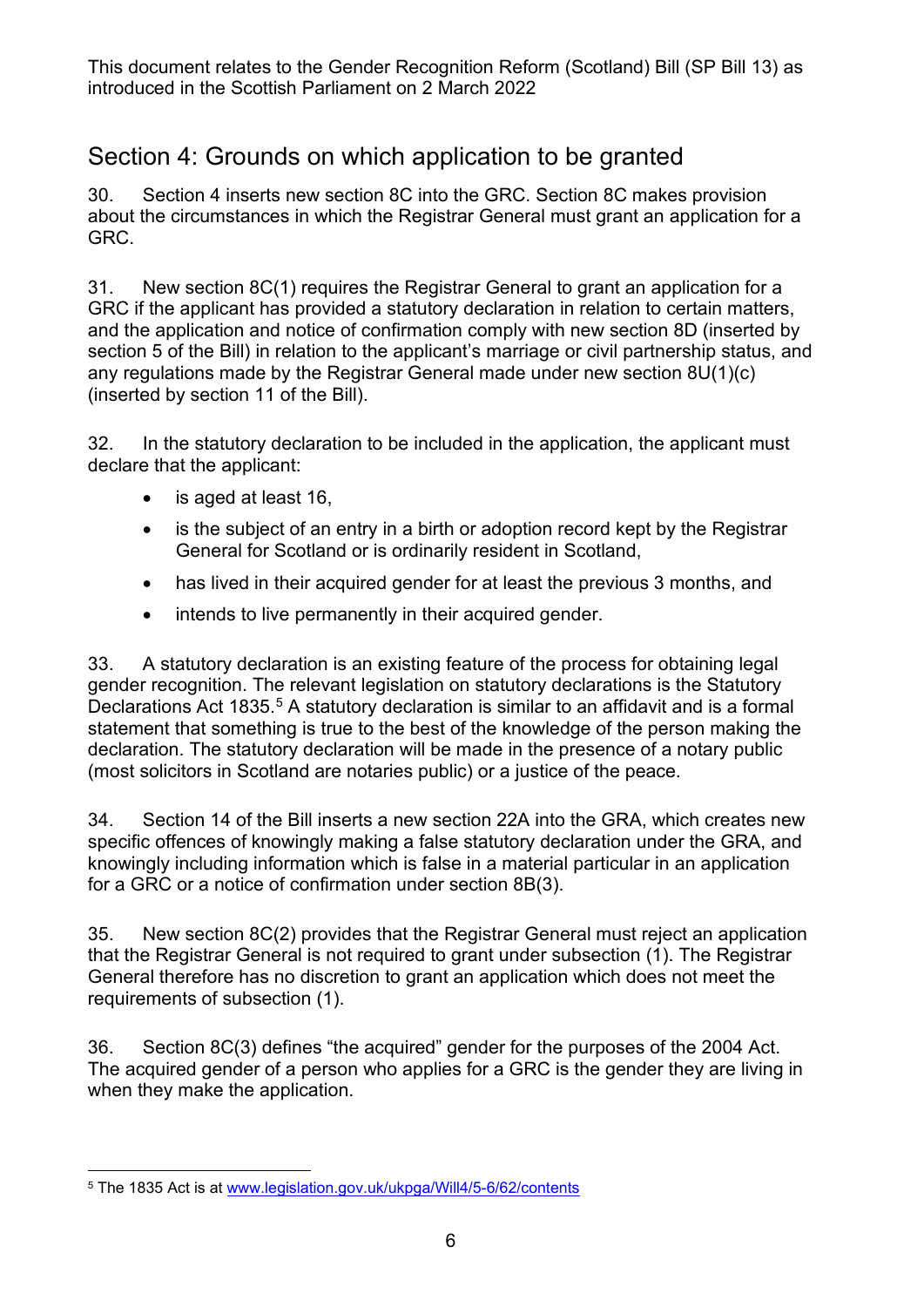#### Section 5: Statutory declarations and other evidence in relation to marriage or civil partnership

37. Section 5 inserts new section 8D into the GRA. Section 8D makes provision about the statutory declarations and other evidence to be provided with an application for a GRC in relation to marriages and civil partnerships. New section 8E of the GRA (inserted by section 6 of the Bill) makes provision about the circumstances in which a full GRC or an interim GRC is to be issued to an applicant who is married or in a civil partnership.

38. Section 8D(1) provides that an application for a GRC under new section 8A(1) must include a statutory declaration by the applicant as to whether the applicant is married or in a civil partnership.

39. Where the applicant is married or in a civil partnership,  $6$  the applicant must (under subsection (3)) include in the application or notice of confirmation:

- a statutory declaration by the applicant that the applicant either wishes or does not wish the marriage or the civil partnership to continue after the issue of a full GRC, and
- either a statutory declaration by the applicant's spouse or civil partner that they wish the marriage or civil partnership to continue after the issue of a full GRC or a statutory declaration by the applicant that no such declaration by the spouse or civil partner is included.

40. By virtue of subsection (4), a statutory declaration included in a notice of confirmation replaces any corresponding declaration previously provided with the original application.

41. Under subsection (5), if the application includes a statutory declaration by the applicant's spouse or civil partner that they wish the marriage or civil partnership to continue, the Registrar General must notify the spouse or civil partner that an application for a GRC has been made.

42. Subsections (6), (7) and (8) make provision for cases where the applicant's marriage or civil partnership is ended by dissolution, annulment or the other party's death in the period between the application being made and the applicant providing the "notice of confirmation" (within a period of two years after the reflection period). If that is the case, the notice of confirmation must include evidence of the dissolution, annulment or death.

<span id="page-6-0"></span> $6$  See paragraph [46](#page-7-0) for an explanation of when the parties are still, or have since become, parties to a marriage or civil partnership.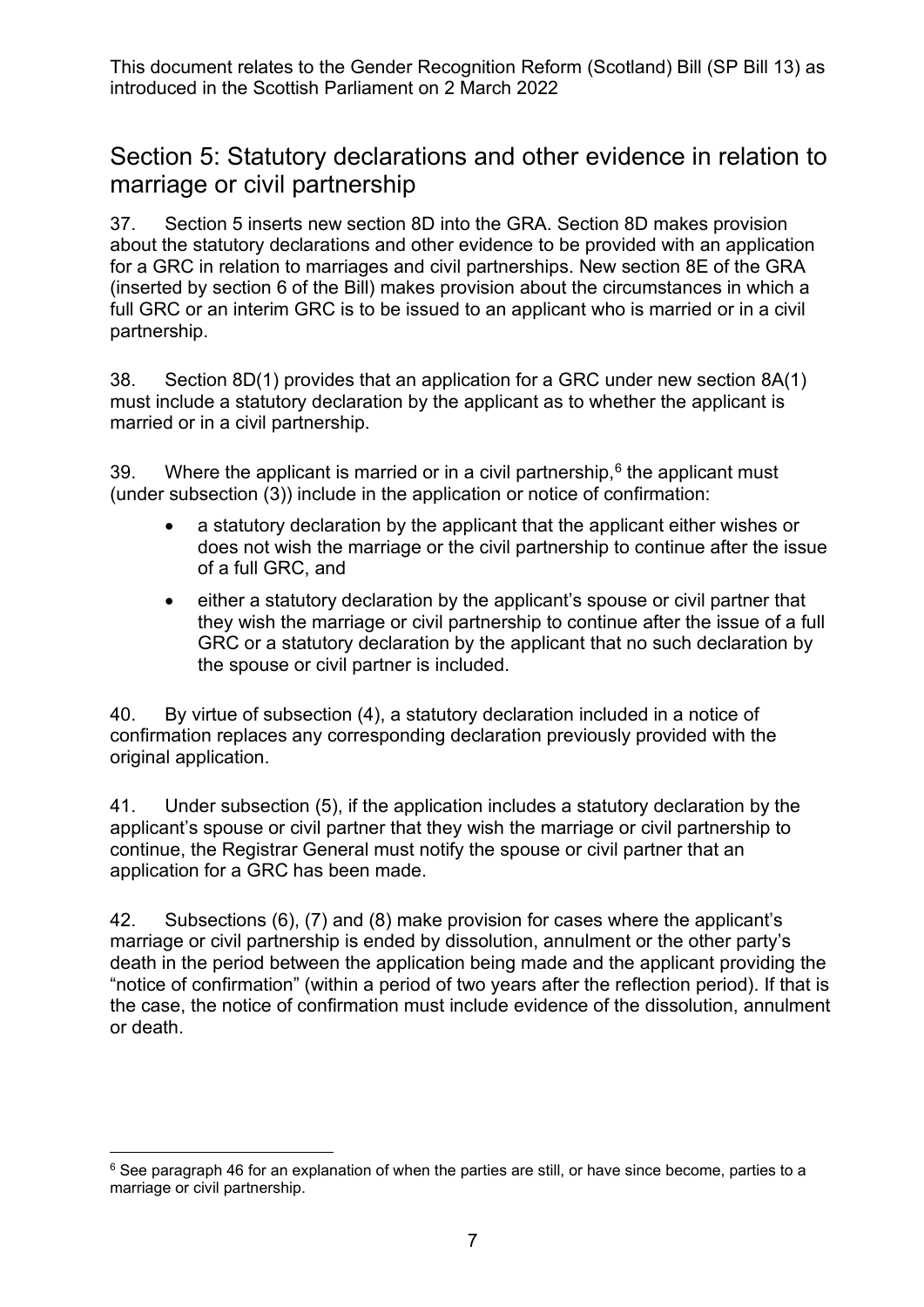#### Section 6: Certificate to be issued

43. Section 6 inserts new section 8E into the GRA. Section 8E sets out the circumstances in which the Registrar General must issue either a full GRC or an interim GRC to an applicant, in a case where the Register General grants an application made under new section 8A(1) of the GRA.

44. Where the applicant was not married or in a civil partnership at the time the application was made, or ceases to be married or in a civil partnership before the applicant gives the notice of confirmation (due to dissolution, annulment or the other party's death), the Registrar General will issue a full GRC (subsections (2) and (3)).

45. Where the applicant is married or in a civil partnership with another person (and at the time of giving notice of confirmation, both are still or have become the parties to a marriage or civil partnership), and both parties wish the marriage or civil partnership to continue after the issue of a full GRC, the Registrar General will issue a full GRC and give notice of this to the applicant's spouse or civil partner (subsections (5) and (7)). In other cases, the Registrar General will issue an interim GRC (subsection (6)). These provisions apply regardless of whether the marriage or civil partnership took place in Scotland or elsewhere.

<span id="page-7-0"></span>46. Subsection (4)(b) refers to persons who were still, or had become, the parties to a marriage or civil partnership. This takes account of the fact that the relationship between the parties at the point when the applicant gives notice of confirmation may not be the same as when the applicant first applied for a GRC. For example, the couple may have changed their relationship from a civil partnership to a marriage. (Similar references in new sections  $8D(2)(b)$ ,  $8F(2)(b)$ ,  $8H(2)(b)$  and  $8R(4)(c)$  of the GRA, as inserted by sections 5 to 7 and 9 of the Bill, address the same point.)

47. The new section does not require the Registrar General to notify the applicant's spouse or civil partner when an interim GRC is issued. This takes account of the fact that, in circumstances where the spouse or civil partner does not wish the relationship to continue after the issue of a full GRC, the Registrar General may not have contact details for the spouse or civil partner.

48. The Scottish Ministers may, after consulting the Registrar General, make regulations specifying the content and form of full and interim GRCs (subsections (8) and (9)). By virtue of the amendments made by paragraph 8(a) of the schedule of the Bill, any such regulations will be subject to the negative procedure.

#### Section 7: Issue of full gender recognition certificate to person with interim certificate

49. Section 7 inserts new sections 8F, 8G, 8H, 8I, 8J, 8K and 8L into the GRA. These new sections relate to when a full GRC may be issued in place of an interim GRC. Broadly similar existing provision in the GRA will, in consequence, be repealed by paragraph 2 of the schedule of the Bill.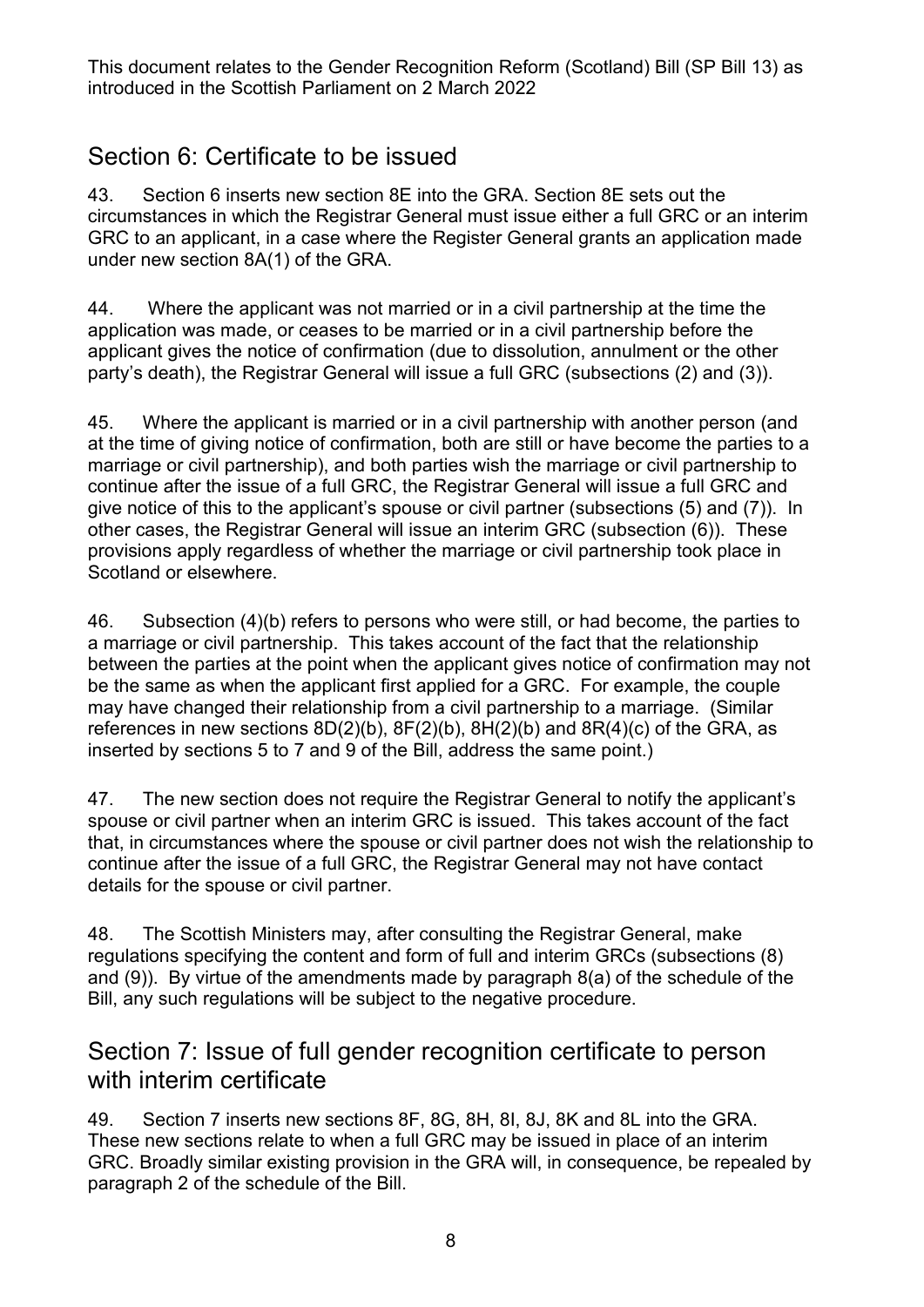New section 8F: Issue of full certificate by Registrar General for Scotland to applicant who is married or civil partner

50. Where an applicant for a GRC is married or in a civil partnership when they make their application, and is still married to or in a civil partnership with the same person when their application is granted, the Registrar General will issue a full GRC to the person if satisfied that both parties wish the marriage or civil partnership to continue after a full GRC is issued. Otherwise, the Registrar General will issue an interim GRC. The parties' wishes are demonstrated by statutory declarations to be given under section 8D(3) (inserted by section 5 of the Bill).

51. New section 8F(1) and (2) requires the Registrar General, upon application by a person within 6 months of being issued an interim GRC, to issue a full GRC to the person if the applicant was married or in a civil partnership when the interim GRC was issued and is still married to, or in a civil partnership with, the same person,<sup>7</sup> and the application contains a statutory declaration by either or both of the parties to the marriage or civil partnership that they wish the marriage or civil partnership to continue after the issue of a full GRC (where such a declaration was not previously provided in relation to the application under section 8A(1)). This caters for cases where the applicant, or their spouse or civil partner, changes their mind and decides to stay in the relationship.

52. Subsection (3) requires the Registrar General to reject the application if not required by subsection (1) to grant it.

53. The Registrar General must give the applicant's spouse or civil partner notice of the application, and, if the application is granted, of the issue of the full GRC (subsection (4)).

New section 8G: Application under section 8F: death of spouse or civil partner

54. Where an application is made under section 8F of the GRA and the applicant's spouse or civil partner dies before the application is determined, new section 8G provides that the application is to be treated instead as an application having been made under new section 8K(1) of the GRA. New section 8K(1) (also inserted by section 6 of the Bill) provides for an application to be made for a full GRC by a person who has been issued with an interim GRC and whose spouse or civil partner has subsequently died.

55. New section 8G(2) requires the Registrar General to specify the period within which the applicant must produce the required evidence to support the application

<span id="page-8-0"></span> $7$  See paragraph [46](#page-7-0) for an explanation of when the parties are still, or have since become, parties to a marriage or civil partnership.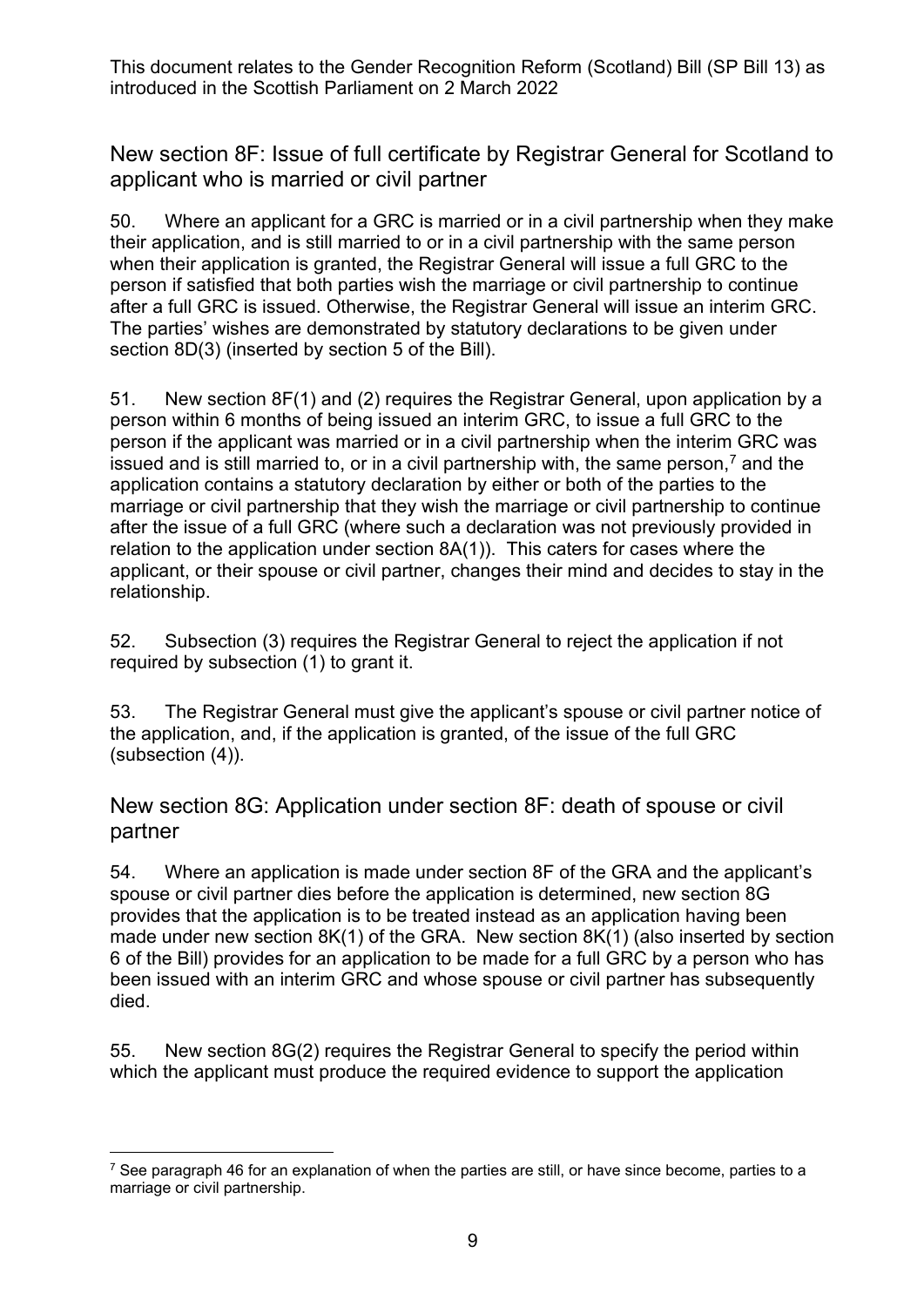under section 8K(1) (that is, evidence of the death of the applicant's spouse or civil partner).

New section 8H: Issue of full certificate by sheriff to applicant who is married or civil partner

56. Under the existing provisions of the GRA, the GRP may grant and issue a full GRC an applicant who is married or a civil partner, but only if the application includes a statutory declaration by the applicant's spouse consenting to the marriage continuing after the issue of a full GRC. If the applicant's spouse has not made any such a statutory declaration, the GRP must issue an interim GRC instead. However, under existing section 4E of the GRA, a person issued with an interim GRC in these circumstances (who is in a marriage or civil partnership solemnised in Scotland) may apply to the sheriff for a full GRC.

57. Under the new general recognition system being established by the Bill, the Registrar General will be able to grant and issue a full GRC to a married person or a person in a civil partnership, but again only if the person has a statutory declaration from their spouse or civil partner that they wish the relationship to continue.

58. New section 8H provides that, where any such person is issued with an interim GRC, the person may (within 6 months) apply to the sheriff for a full GRC. The sheriff must issue a full GRC if satisfied that the applicant is still married to, or in a civil partnership with, the same person $<sup>8</sup>$  $<sup>8</sup>$  $<sup>8</sup>$  and is not in possession of a statutory declaration</sup> by the spouse or civil partner that they wish the marriage or civil partnership to continue. This new section ensures that any such applicant may still obtain a full GRC from the sheriff without the consent of the applicant's spouse or civil partner.

59. The sheriff must notify the spouse or civil partner of the application and, if it is granted, notify the spouse or civil partner of the issue of the full GRC under subsection (4). That subsection also requires the sheriff to give a copy of any GRC issued by the sheriff to the Registrar General.

60. Where a full GRC is issued following an interim GRC being issued, on the basis that both parties to the marriage or civil partnership wish it to continue after the full GRC is issued, the issuing of the interim GRC ceases to be a ground for divorce or dissolution of a civil partnership. This is not the case if a full GRC is issued under section 8H, as in that case one of the parties will not have agreed to the marriage or civil partnership continuing.

61. In consequence of new section 8H (making provision which is broadly equivalent to section 4E of the GRA), paragraph 2 of the schedule of the Bill repeals section 4E.

<span id="page-9-0"></span><sup>&</sup>lt;sup>8</sup> See paragraph [46](#page-7-0) for an explanation of when the parties are still, or have since become, parties to a marriage or civil partnership.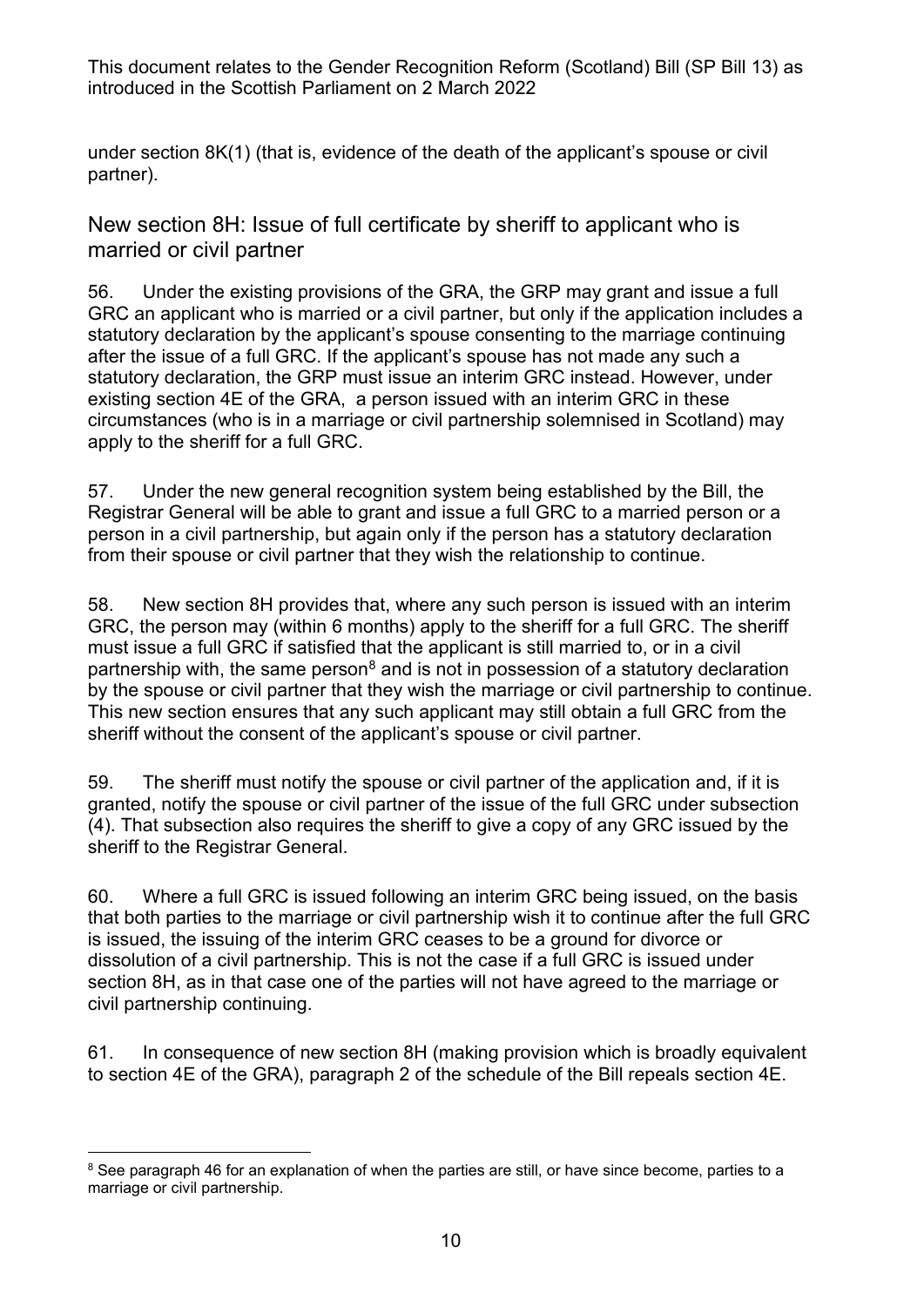New section 8I: Issue of full certificate by court on divorce or dissolution of civil partnership (Scotland)

62. Under new section 8I, a Scottish court granting a divorce or dissolution on the ground of an interim GRC issued to a party in a marriage or civil partnership (including an interim GRC issued elsewhere in the United Kingdom under the GRA) must issue a full GRC and give a copy to the Registrar General.

63. The requirement to issue a full GRC does not apply if a full GRC has already been issued by a sheriff under new section 8H.

New section 8J: Issue of full certificate by Registrar General for Scotland following divorce or dissolution of civil partnership

64. New section 8J requires the Registrar General to, on application, issue a full GRC to a person who already has an interim GRC if, in proceedings instituted within 6 months of the issue of the interim GRC (subsection (2)), the person's marriage or civil partnership is dissolved or annulled.

65. This does not extend to cases where the ground of divorce or dissolution is that the interim GRC was issued. This is because where the court grants a decree or dissolution on this ground, the court must separately issue a full GRC by virtue of new section 8I (provided one has not already been issued to the party under new section 8H).

66. Under subsection (4), the application to the Registrar General must be made within 6 months of the marriage or civil partnership being dissolved or annulled.

New section 8K: Issue of full certificate by Registrar General for Scotland following death of spouse or civil partner

67. New section 8K requires the Registrar General to, on application, issue a full GRC to a person who already has an interim GRC if the person's spouse or civil partner dies within 6 months of the issue of an interim GRC (subsection (2)). The application must be made within 6 months of the death, and include evidence of the death (subsection (4)).

68. Subsection (3) requires the Registrar General to reject the application if not required to grant it by subsection (1).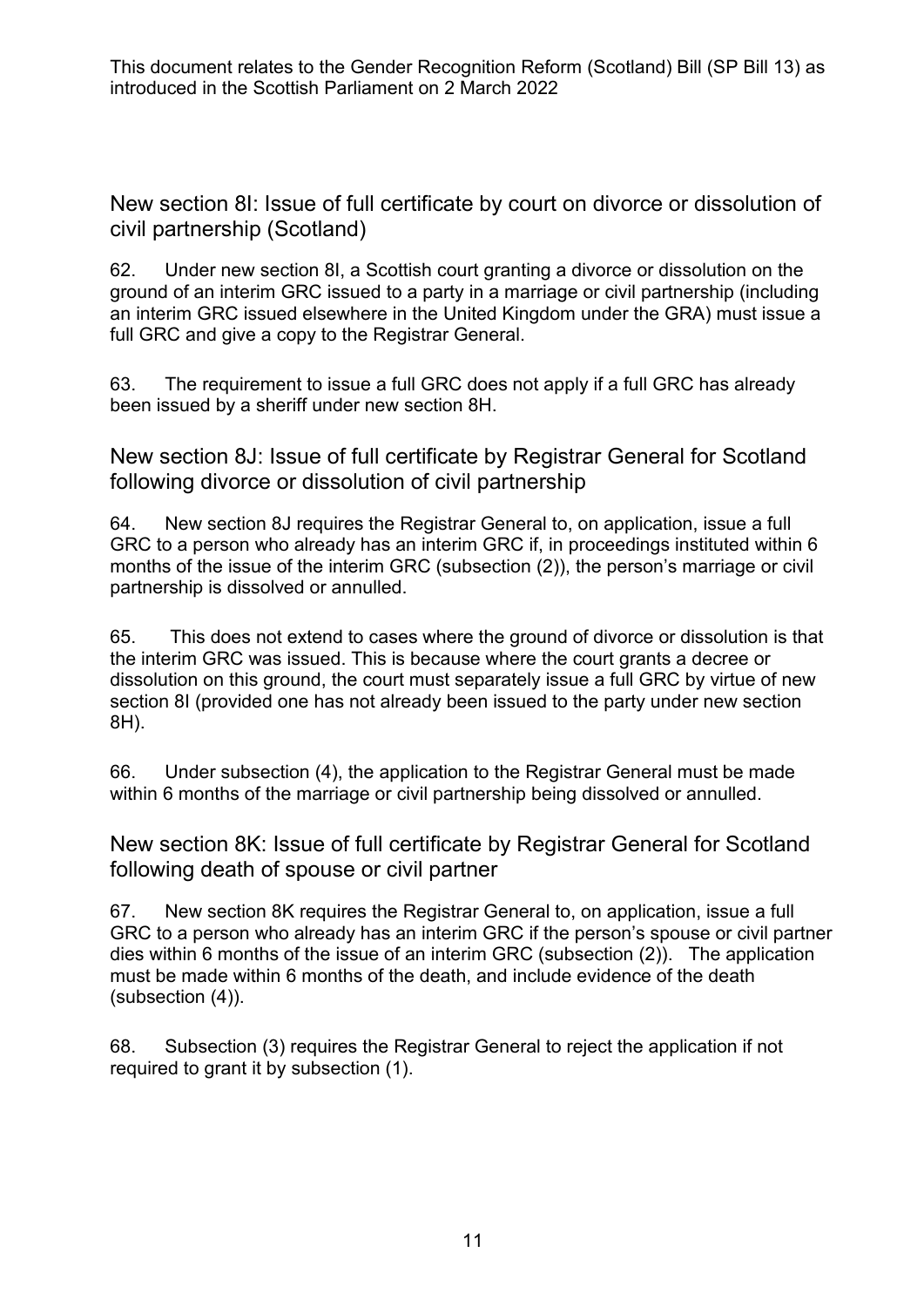New section 8L: Application to Registrar General for Scotland or sheriff: calculation of periods of time

69. New section 8L provides that where a period of months referred to in sections 8B to 8K would end on the 29th, 30th or 31st day but the month does not include such a day, the period ends on the last day of the month.

#### Gender recognition outwith Scotland

#### Section 8: Gender recognition obtained outwith Scotland

70. Section 8 inserts new sections 8M, 8N, 8O and 8P into the GRA. These sections make provision about the recognition in Scotland of gender recognition obtained by a person in the rest of the United Kingdom, or in a country or territory outwith the United Kingdom.

New section 8M: Gender recognition obtained elsewhere in the United Kingdom

71. New section 8M provides that, where a person has obtained a full GRC under the GRA in another part of the United Kingdom, the person is to be treated as if the person had been issued with a full GRC by the Registrar General for Scotland.

New section 8N: Gender recognition obtained outwith the United Kingdom

72. At present, overseas gender recognition is not recognised automatically in the UK (including Scotland) (see section 21 of the GRA). Persons who have obtained gender recognition overseas who wish to be recognised in the UK have to apply for a GRC issued by the GRP under its overseas track.<sup>9</sup>

73. The overseas track operated by the GRP can be used when a person has obtained gender recognition in an "approved country or territory" listed in a statutory instrument made by the Secretary of State after consulting with the Scottish Ministers and the Department of Finance and Personnel in Northern Ireland.

74. New section 8N(1) provides that, where a person has obtained "overseas gender recognition", the person is to be treated as if the person had been issued with a full GRC by the Registrar General for Scotland. "Overseas gender recognition" means legal gender recognition obtained in a country or territory outwith the United Kingdom (subsection (3)(a)).

<span id="page-11-0"></span><sup>&</sup>lt;sup>9</sup> There is a limited exception. Section 21(6) of the GRA currently provides some acknowledgement of the need to recognise gender recognition obtained elsewhere in the European Union. Paragraph 1(2)(d) of the schedule to the Bill repeals section 21 for Scotland as it is no longer required given the Bill provides automatic recognition of gender recognition obtained overseas.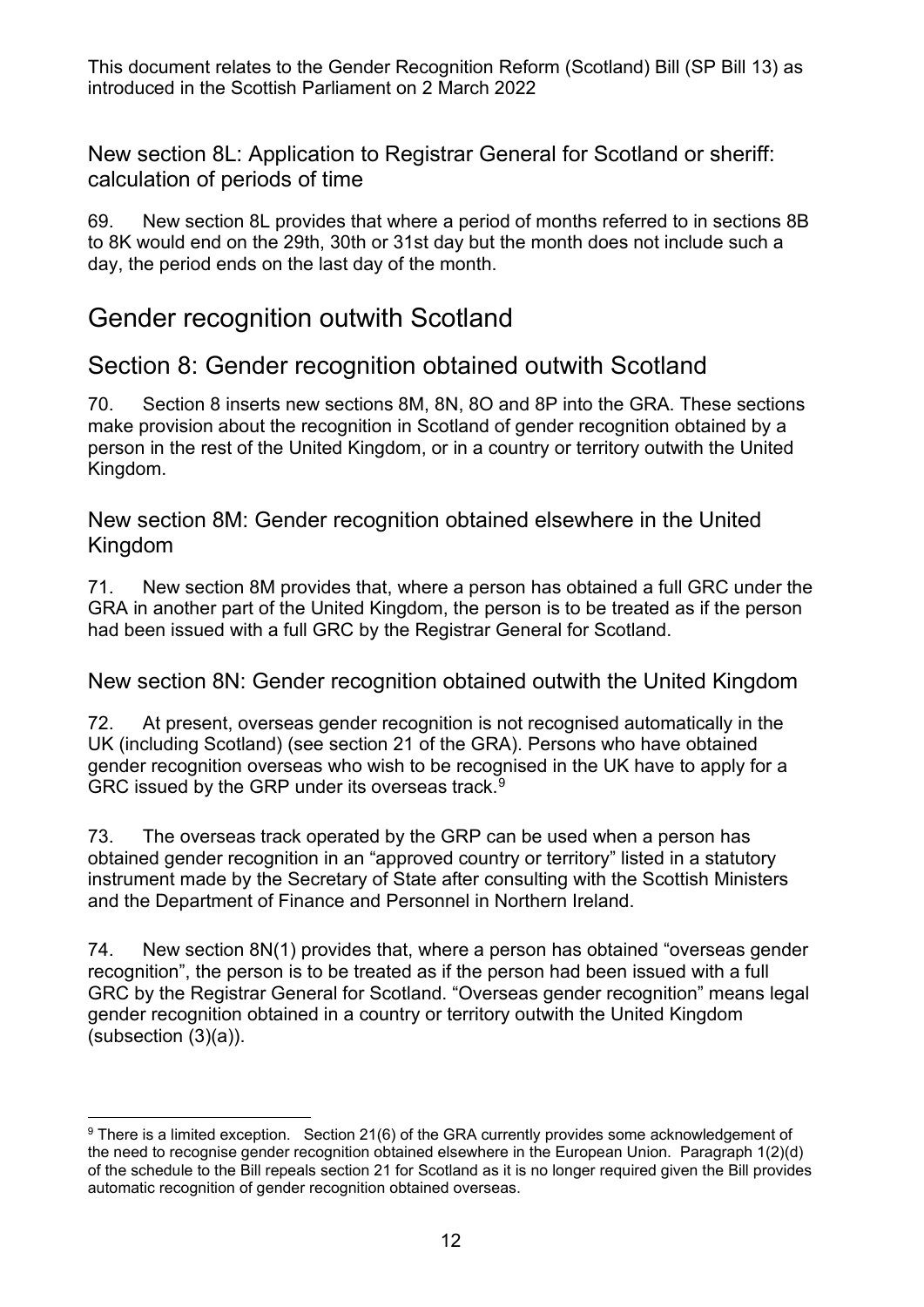75. But subsection (2) provides that this rule does not apply if it would be manifestly contrary to public policy to do so (for example, in a case where legal gender recognition was obtained overseas at a very young age). Whether or not a public policy exception applies will depend on the facts and circumstances, and may be determined by the courts under new section 8P.

76. In broad terms, this approach is similar to the current approach taken in Scotland to validity of marriages entered into outwith Scotland<sup>[10](#page-12-0)</sup> and recognition of divorce obtained overseas.[11](#page-12-1)

77. Paragraph 2 of the schedule repeals section 21 of the GRA for Scotland, and paragraph 16 revokes for Scotland the current statutory instrument on approved countries and territories as it is no longer needed once gender recognition obtained overseas is automatically recognised in Scotland.

New section 8O: Issue of confirmatory gender recognition certificate by Registrar General for Scotland

78. New section 8O enables a person who has obtained 'overseas gender recognition' to apply to the Register General for a confirmatory GRC. It sets out what the application must contain, and how the Registrar General will deal with it. There is no obligation on any person to apply for a confirmatory GRC. In addition, a person may wish to apply for a confirmatory GRC if they wish an amendment to be made to a register entry (for birth, marriage or civil partnership) held by the Registrar General.

79. The application must include evidence of the overseas gender recognition or, if the applicant is unable to provide such evidence, a statutory declaration in relation to that recognition including the place or register where the details of the recognition would have been available, and the reasons why the evidence cannot be provided (subsections (3) and (4)).

80. The application must also give the applicant's reasons for making the application (subsection (5)). A confirmatory Scottish GRC following gender recognition overseas is not generally needed as overseas legal gender recognition is usually to be treated as valid by virtue of new section 8N(1). Asking applicants why they require a confirmatory GRC will enable the Registrar General to remind applicants that obtaining legal gender recognition overseas provides legal gender recognition in Scotland and, usually, there should be no need for a confirmatory GRC.

81. The Registrar General must grant the application if satisfied that the applicant has obtained overseas gender recognition, unless the applicant does not provide evidence of that gender recognition and the Registrar General is not satisfied that such

<span id="page-12-0"></span><sup>10</sup> Section 38 of the Family Law (Scotland) Act 2006 refers: <http://www.legislation.gov.uk/asp/2006/2/section/38>

<span id="page-12-1"></span><sup>&</sup>lt;sup>11</sup> Part II of the Family Law Act 1986 refers: <http://www.legislation.gov.uk/ukpga/1986/55/part/II>Part II of the 1986 Act implements the Hague Convention on the Recognition of Divorces and Legal Separations: <https://www.hcch.net/en/instruments/conventions/full-text/?cid=80>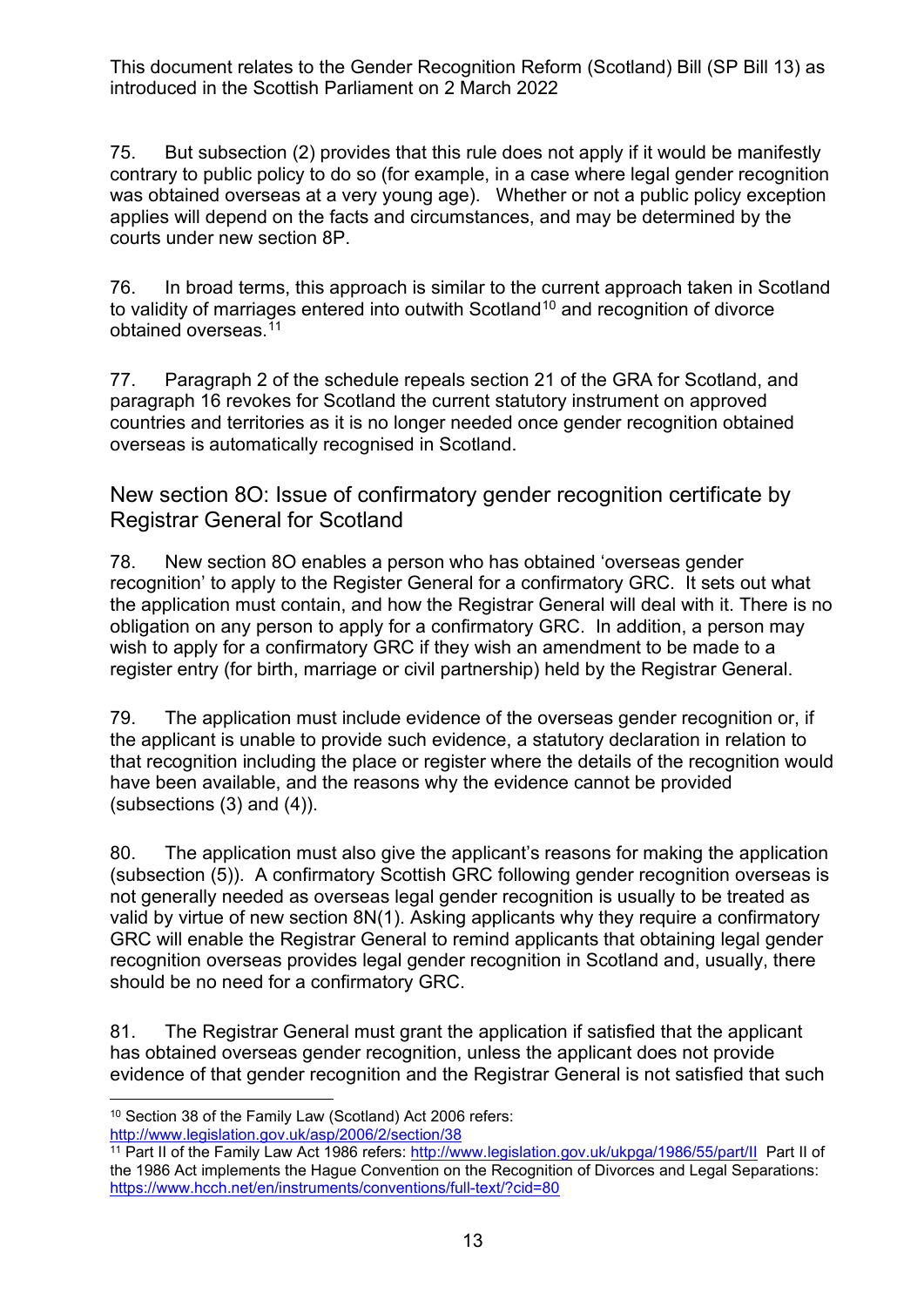evidence is unavailable (subsection (6)). Where the Registrar General is not satisfied that evidence of the overseas gender recognition is unavailable, the Registrar General may reject the application.

82. Subsections (8) and (9) empower the Scottish Ministers, after consulting the Registrar General, to make regulations on the form and content of a confirmatory GRC. These regulations are subject to the negative procedure, by virtue of the provision made at paragraph 8(a) of the schedule.

New section 8P: Determination by court of question as to overseas gender recognition

83. New section 8P applies where a question arises as to whether a person has obtained overseas gender recognition or, if so, whether it would be manifestly contrary to public policy to treat the person as if the person had been issued with a full GRC by the Registrar General. Subsection (2) provides that a court may make an order determining the question, if the question arises in the course of civil proceedings before the court or on an application to the court by a person having an interest in it. Such a person might be a spouse, civil partner or child of a person who has obtained overseas gender recognition.

84. The court may determine the question about the person's overseas gender recognition for all purposes, or only for specific purposes (subsection (3)).

#### Further provision about applications and certificates

#### Section 9: Review and appeal of decisions

85. Section 9 inserts new sections 8Q, 8R and 8S into the GRA. These sections make provision about the review of, and appeals against, decisions made by the Registrar General on applications under the GRA.

#### New section 8Q: Review of Registrar General for Scotland's decision on application for certificate

86. New section 8Q(1) and (2) provides that, where the Registrar General has determined an application for a GRC or a confirmatory GRC, the applicant may request a review of the decision on the ground that the application was incorrectly rejected or that the wrong type of GRC was issued.

87. A request for a review must be made in writing (subsection (3)).

88. The Registrar General must carry out a review if the request is made within 40 working days of the original decision and may do so if it is made after 40 working days (subsection (4)). Subsection (6) defines "working day" as a day which is not a Saturday, a Sunday or a bank holiday in Scotland.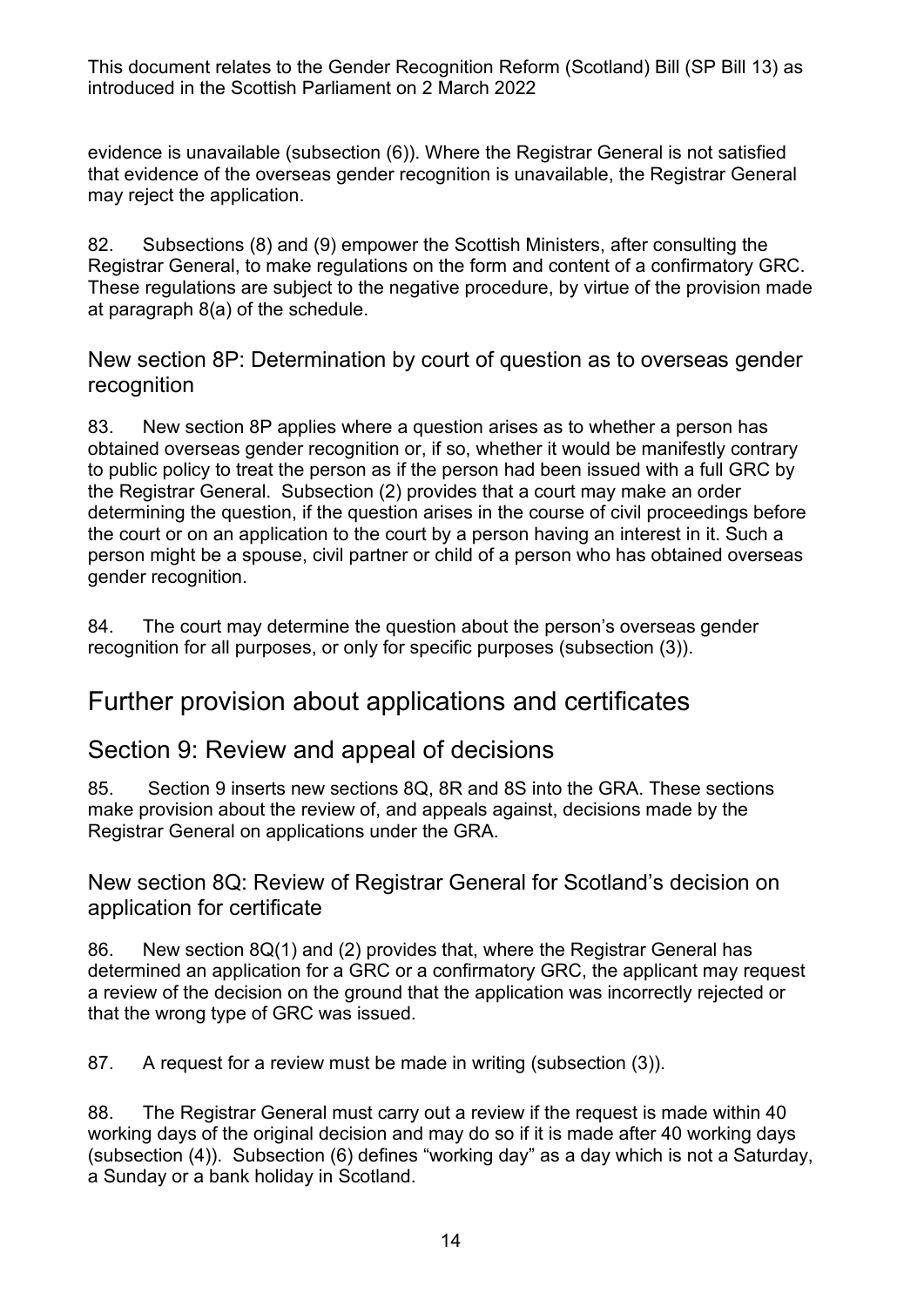89. Subsection (5) sets out the steps the Registrar General must take following the review. If satisfied that the application was wrongly rejected, the Registrar General must grant it and issue a GRC to the applicant. If satisfied that the wrong type of GRC was issued, the Registrar General must revoke the certificate that was issued and issue the right type of GRC to the applicant. Otherwise, the Registrar General must confirm the original determination of the application.

New section 8R: Appeal to sheriff against Registrar General for Scotland's decision following review

90. New section 8R provides that, if the applicant remains dissatisfied after a review carried out by the Registrar General under section 8Q, the applicant can appeal to the sheriff.

91. Subsection (2) provides that the appeal must be made within 28 days of the review being determined, and may be made on a point of law only. The appeal proceedings must be held in private on the request of the appellant.

92. The sheriff may allow or dismiss the appeal (subsection (3)). If the sheriff allows the appeal, the sheriff can either issue a GRC to the appellant or refer the matter back to the Registrar General.

93. If the sheriff issues a full GRC to an appellant who was married or in a civil partnership when the appeal was made, and is still married to or in a civil partnership with the same person,  $12$  the sheriff must give the appellant's spouse or civil partner notice of the certificate (subsections (4) and (5)). The sheriff must also give a copy of any certificate issued by the sheriff to the Registrar General (subsection (6)).

New section 8S: Revocation of certificate on application to the sheriff

94. New section 8S enables a person who has a genuine interest (such as the spouse, civil partner or child of a person who has obtained a GRC) in a full or interim GRC to apply to a sheriff to revoke the GRC on various grounds (subsection (1)). The grounds are that the wrong type of GRC was issued, the application for it was fraudulent, the applicant was incapable of understanding the effect of it, or the applicant was incapable of validly making the application.

95. New section 8S also enables a person who has an interest in a confirmatory GRC to apply to a sheriff for the revocation of the certificate on the ground that the application for it was fraudulent (subsection 2).

96. Subsection (3) provides that, where the sheriff grants the application, the sheriff must revoke the certificate. If the wrong type of GRC was issued, the sheriff may either issue a new certificate or refer the matter back to the Registrar General for

<span id="page-14-0"></span> $12$  See paragraph [46](#page-7-0) for an explanation of when the parties are still, or have since become, parties to a marriage or civil partnership.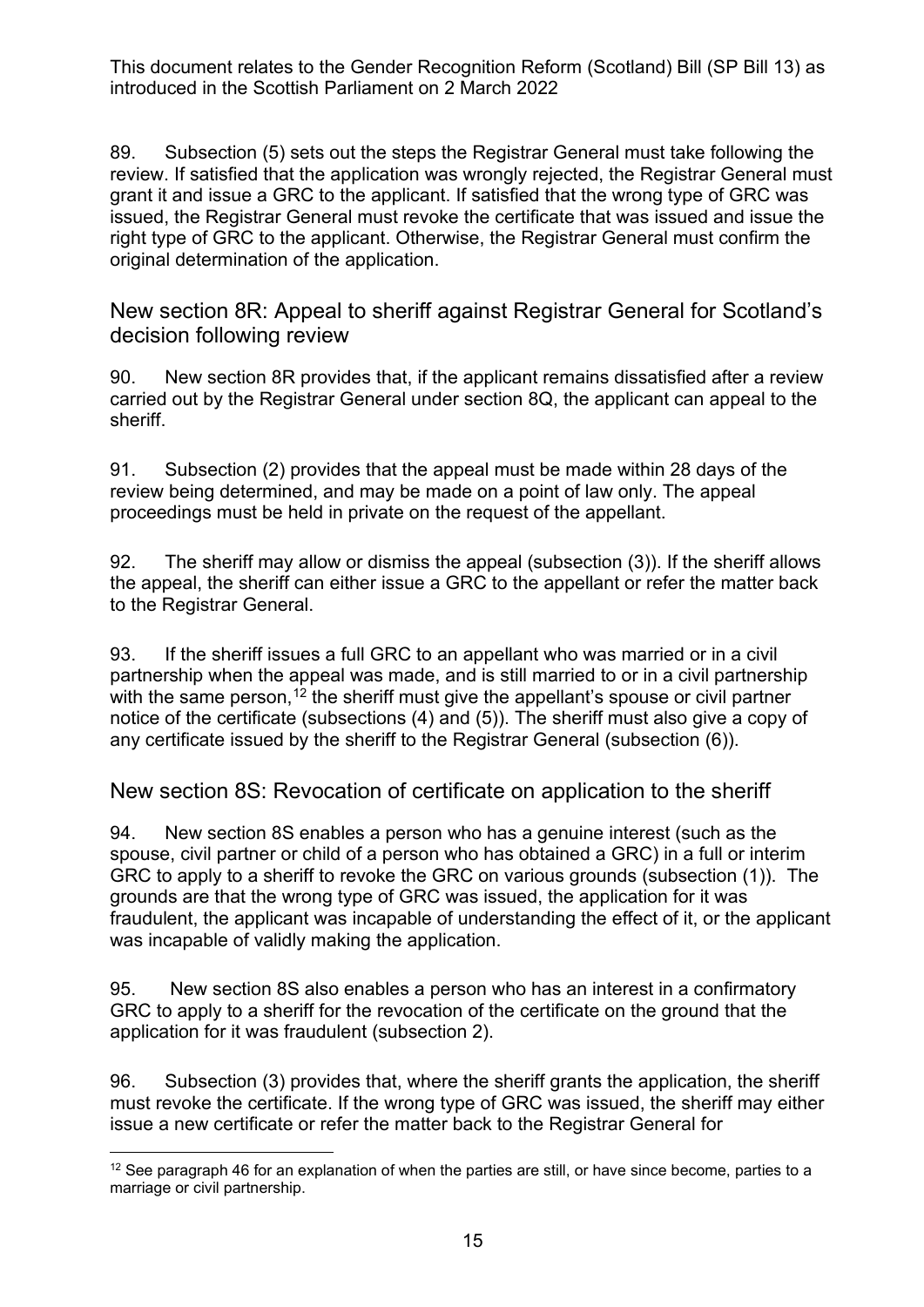redetermination. The sheriff may make other orders in consequence of, or in connection with, the revocation of the certificate.

97. If the sheriff issues a new certificate which is a full GRC, subsections (4) to (6) also require the sheriff to notify the applicant's spouse or civil partner of the issue of the GRC to the applicant if the applicant was married to, or in a civil partnership with, the spouse or civil partner when the applicant applied for the GRC under section 8A(1). The sheriff must also send a copy of a full or interim GRC issued by the sheriff to the Registrar General.

98. Subsection (7) provides that proceedings under new section 8S are to be held in private if the person to whom the GRC was issued so requests. If the application was made on the basis that the person to whom the GRC was issued was incapable of understanding the effect of the certificate or validly making an application for it, the proceedings are also to be held in private on the request of any other person with an interest in the personal wellbeing of the person to whom the certificate was issued (for example, their spouse, civil partner or child). If the applicant in such a case does not have an interest in the personal wellbeing of the person to whom the certificate was issued (for example, the Registrar General), the applicant may request that the proceedings are heard in private and the sheriff may allow that if satisfied that it is in the best interests of the person to whom the certificate was issued to do so.

#### Section 10: Correction of error in certificate

99. Section 10 inserts new section 8T into the GRA. New section 8T empowers the Registrar General to correct a GRC (including a confirmatory one) if the Registrar General becomes aware that it contains an error (such as where a name on the GRC has been spelled incorrectly). This power does not extend to cases where the wrong type of GRC was issued, as that is for the review and appeal process outlined at new sections 8Q and 8R, nor does it apply to a GRC issued by a court.

#### Section 11: Further provision about applications

100. Section 11 inserts new section 8U into the GRA. New section 8U(1) empowers the Registrar General, with the consent of the Scottish Ministers, to make regulations about:

- the form and manner in which an application for a GRC or a confirmatory GRC is to be made,
- the form and manner in which a notice of confirmation under section 8B(3) is to be given,
- information or evidence to be included in an application for a GRC, a confirmatory GRC or a notice of confirmation,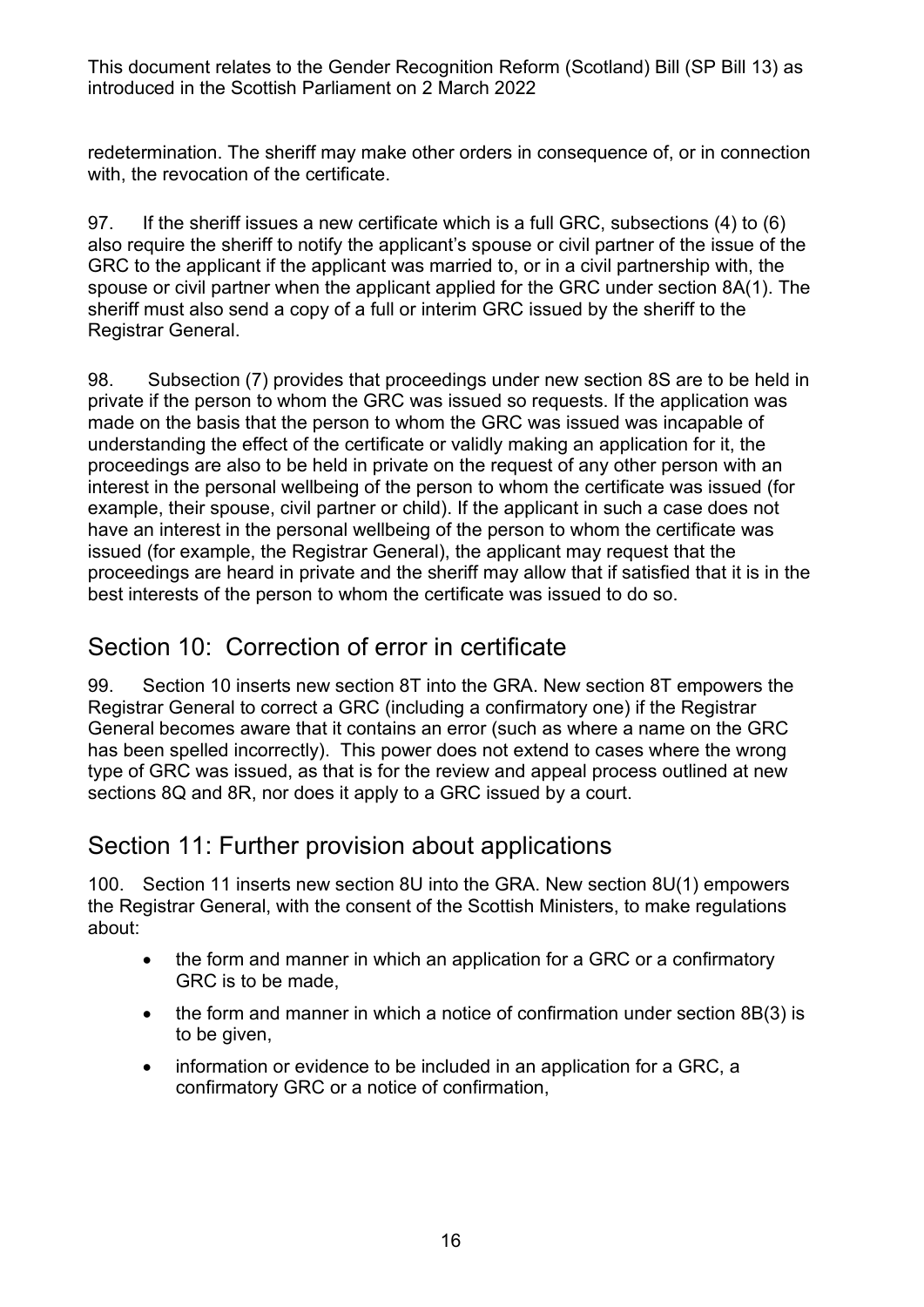• other matters in connection with the making of an application for a GRC or a confirmatory GRC. [13](#page-16-0)

101. The regulations can require additional information or evidence to be included by way of statutory declaration (subsection (3)).

102. By virtue of paragraph 8(b) of the schedule of the Bill, any such regulations are subject to the affirmative procedure if they add to, omit or replace any part of the text of an Act. Otherwise, they are subject to the negative procedure.

103. The power in new section 8U(1) does not include a power for the Registrar General to impose a fee for applications under the GRA.

#### Section 12: Copies of certificates to be given to other Registrars **General**

104. Section 12 inserts new section 10A into the GRA. New section 10A is concerned with the sharing of GRCs with other Registrar Generals in the United Kingdom where the GRC relates to a person whose birth or adoption is registered in England, Wales or Northern Ireland, or who was married or entered into a civil partnership there.

105. New section 10A provides that, where a full GRC is issued by the Registrar General or a copy of one is given to the Registrar General by a sheriff or court under new section 8H(4)(b)(ii), 8I(2)(b), 8R(6) or 8S(6) of the GRA, the Registrar General must, in the circumstances specified, send a copy of it to the Registrars General for England and Wales or Northern Ireland. This enables register entries held in England and Wales or Northern Ireland to be updated after the applicant obtains gender recognition in Scotland.

#### Section 13: Continuity of marriage or civil partnership

106. Section 13 inserts new section 11E into the GRA. New section 11E provides that under Scots law the continuity of a marriage or civil partnership is not affected by the issuing of a full GRC.

107. Where the marriage or civil partnership is constituted under law that is not Scots law, this section does not affect how the marriage or civil partnership is treated under that law. If that other law does treat the marriage or civil partnership differently, that does not affect that under the law of Scotland the issue of a full GRC does not affect the continuity of the marriage or civil partnership.

<span id="page-16-0"></span><sup>&</sup>lt;sup>13</sup> For example the imposition of further requirements on the Registrar General to provide certain information where an application is granted or rejected, beyond those already stated in the Bill.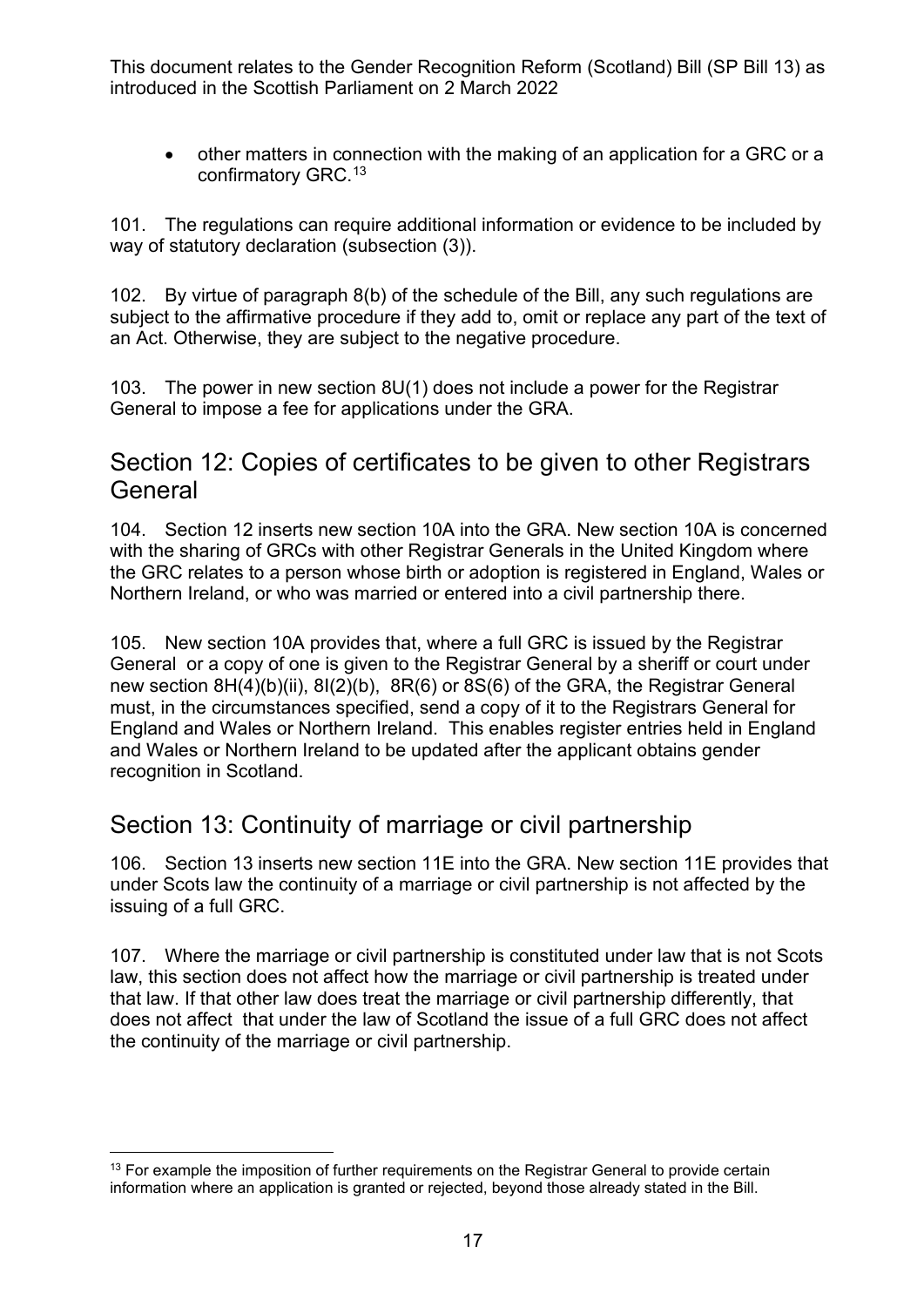#### Section 14: Offences

108. Section 14 inserts new section 22A into the GRA. New section 22A creates offences in relation to applications under the GRA as amended by the Bill.

109. New section 22A provides that it is an offence for a person to knowingly:

- make a statutory declaration in accordance with the GRA, or regulations made under it, which is false in a material particular (subsection (1)), or
- include any other information which is false in a material particular in: an application for a GRC under new section 8A(1), 8F(1), 8J(1) or 8K(1), an application for a confirmatory GRC under new section 8O(1), or a notice of confirmation under new section 8B(3) (subsection (2)).

110. A person who commits any such offence is liable on summary conviction<sup>[14](#page-17-0)</sup> to imprisonment for a term not exceeding 12 months or a fine not exceeding the statutory maximum (currently £10,000) (or both), and on conviction on indictment to imprisonment for a term not exceeding 2 years or an unlimited fine (or both) (subsection (3)).

111. Section 44(2)(a) of the Criminal Law (Consolidation) (Scotland) Act 1995 makes it an offence to make a false statement in a statutory declaration. This applies to statutory declarations currently made under the GRA. Because new section 22A(1) creates a new offence of knowingly making a statutory declaration which is false in a material particular, paragraph 12 of the schedule of the Bill amends section 44 of the 1995 Act so that it does not apply to statutory declarations made under the GRA.

112. Subsection (4) new section 22A applies sections 45 and 46(2) and (3) of the 1995 Act to the offences created by section 22A(1) and (2) so that they apply to those offences in the same way as they apply to the current offence under section 44(2)(a). Section 45(1) and (2) of the 1995 Act creates additional offences of aiding or abetting another person committing an offence under section 44(2)(a) or inciting another person to commit an offence under that section. The remainder of section 45 is concerned with alternative charges and penalties that could be brought against a person committing an offence under section 44(2)(a), and section 46(2) and (3) is concerned with procedural matters.

## Reporting on gender recognition

## Section 15: Registrar General's duty to report

113. Section 1(4) of the Registration of Births, Deaths and Marriages (Scotland) Act 1965 ("the 1965 Act") requires the Registrar General to provide an annual report of the number of births, deaths and marriages in Scotland each year. That report must include

<span id="page-17-0"></span><sup>14</sup> The Scottish Sentencing Council's Jargon Buster has information on what "summary" and "indictment" mean:<https://www.scottishsentencingcouncil.org.uk/about-sentencing/jargon-buster/>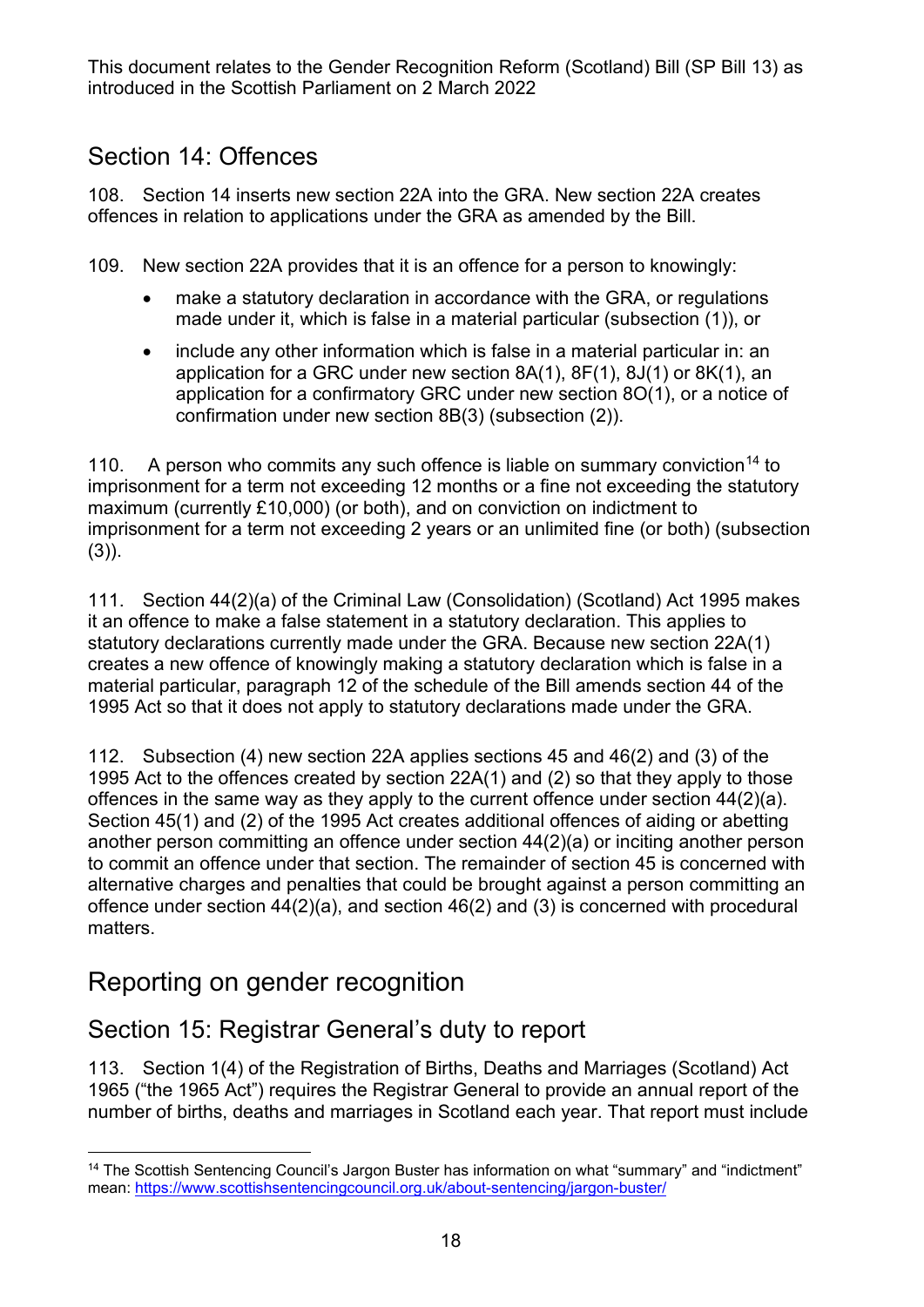such other information as the Registrar General thinks expedient, or as the Scottish Ministers may require.

114. Section 15 of the Bill modifies section 1(4) of the 1965 Act to add a requirement for the report to include information about gender recognition. New section 1(5) requires the report to include the number of applications for GRCs made to the Registrar General in the reporting year, as well as the number of GRCs issued in that year. This includes applications for GRCs under section 8A(1) and applications for full GRCs where the applicant has been issued with an interim GRC. The report must also include the number of full GRCs, interim GRCs and confirmatory GRCs issued in the reporting year.

115. Section 15 of the Bill also inserts a new subsection (6) into section 1 of the 1965 Act to provide that the Registrar General is not required to include information in the report if it would (by itself or with other information) enable an individual who has applied for, or been issued with, a GRC or a confirmatory GRC to be identified. This might be the case, for example, if the number of certificates issued in a year is very small.

#### Further modification of enactments

#### Section 16: Further modification of enactments

116. Section 16 introduces the schedule (the content of which is explained below).

#### Final provisions

#### Section 17: Ancillary provision

117. Section 17 empowers the Scottish Ministers to, by regulations, make ancillary provision for the purposes of, or in connection with or for giving full effect to the Bill.

118. Regulations made under this section are subject to the negative procedure, unless they add to, replace or omit any part of the text of an Act in which case they are subject to the affirmative procedure.

#### Section 18: Commencement

119. Section 18 provides that the final provisions in sections 17, 18 and 19 of the Bill come into force on the day after Royal Assent, and that other provisions of the Bill come into force such as the Scottish Ministers may by regulations appoint.

#### Section 19: Short title

120. Section 19 specifies the short title of the Act for the Bill.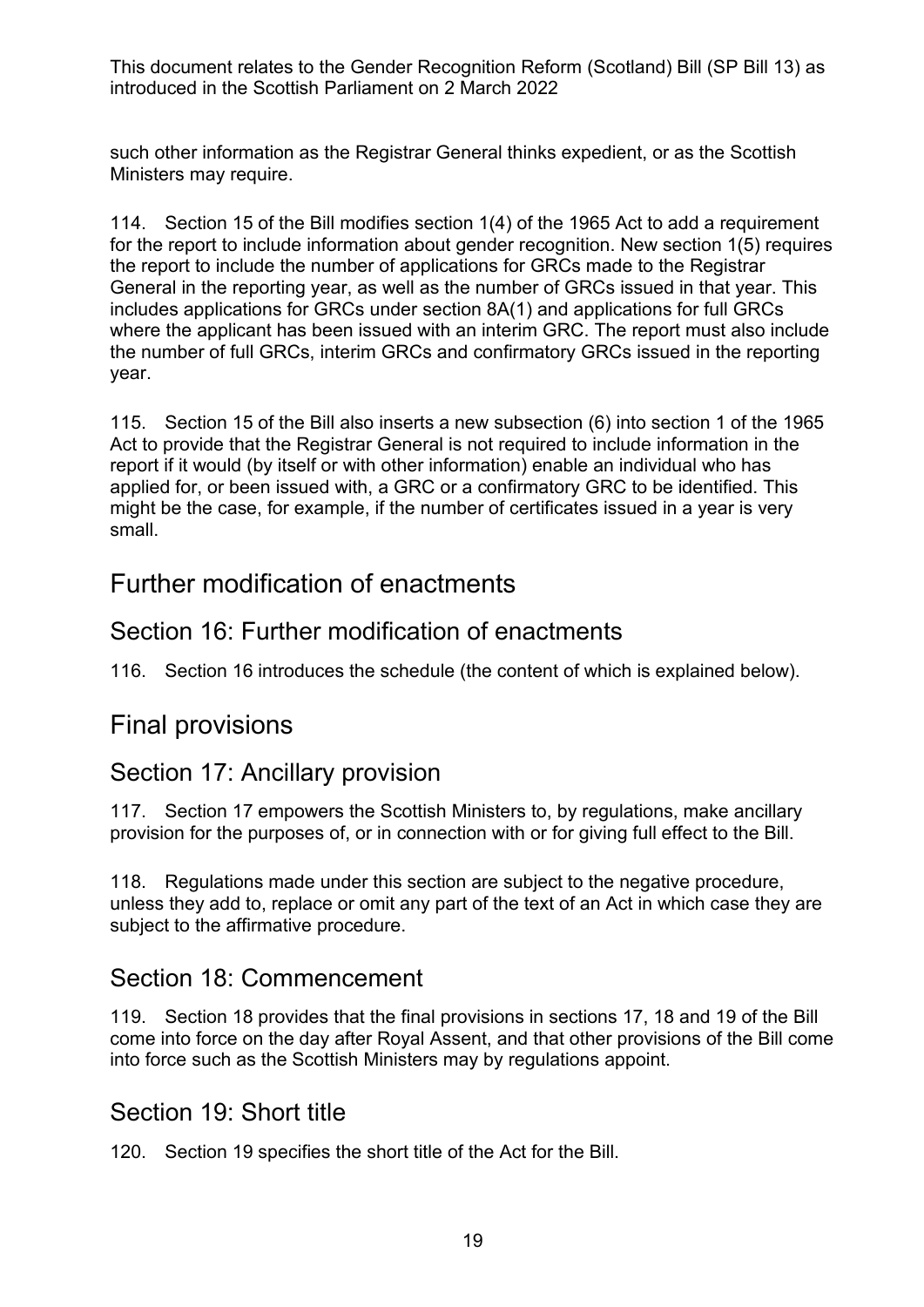## Schedule: Further modification of the 2004 Act and modification of other enactments

#### Part 1 – Gender Recognition Act 2004

121. Part 1 of the schedule amends the GRA as follows.

122. Paragraph 2 repeals, for Scotland, section 1 and schedule 1 of the GRA. Section 1 provides for an application for a GRC to be made to a Gender Recognition Panel, and schedule 1 makes provision about the constitution of GRPs.

123. Paragraph 2 of the schedule also repeals for Scotland the following sections of the GRA, all of which are replaced by provision on the same matters in the Bill:

- section 2 (determination of applications),
- section 3 (evidence),
- sections 3A to 3F (relating to alternative grounds for granting applications),
- section 4 (successful applications), which relates to annulment or dissolution of marriage or civil partnership after issue of an interim GRC, other than section 4(4) which introduces schedule 2 of the GRA (which is not repealed by the Bill),
- sections 4A to 4E (relating to applications for full GRCs by married persons and civil partners after an interim GRC has been issued),
- sections 5 and 5A (issue of full certificates where applicant has been married or a civil partner),
- section 6 (errors),
- section 7 (applications: supplementary),
- section 8 (appeals etc.),
- sections 11A to 11D (on the continuity of marriage and civil partnership), and
- section 21 (foreign gender change and marriage).

124. Despite these repeals, some provisions of the GRA will remain unchanged. For example, section 9(1) of the GRA will continue to provide that, where a full GRC is issued to a person, the person's gender becomes for all purposes the acquired gender. This reflects the fact that, although the Bill changes the way in which gender recognition can be obtained, it does not change rights and responsibilities after gender recognition has been obtained.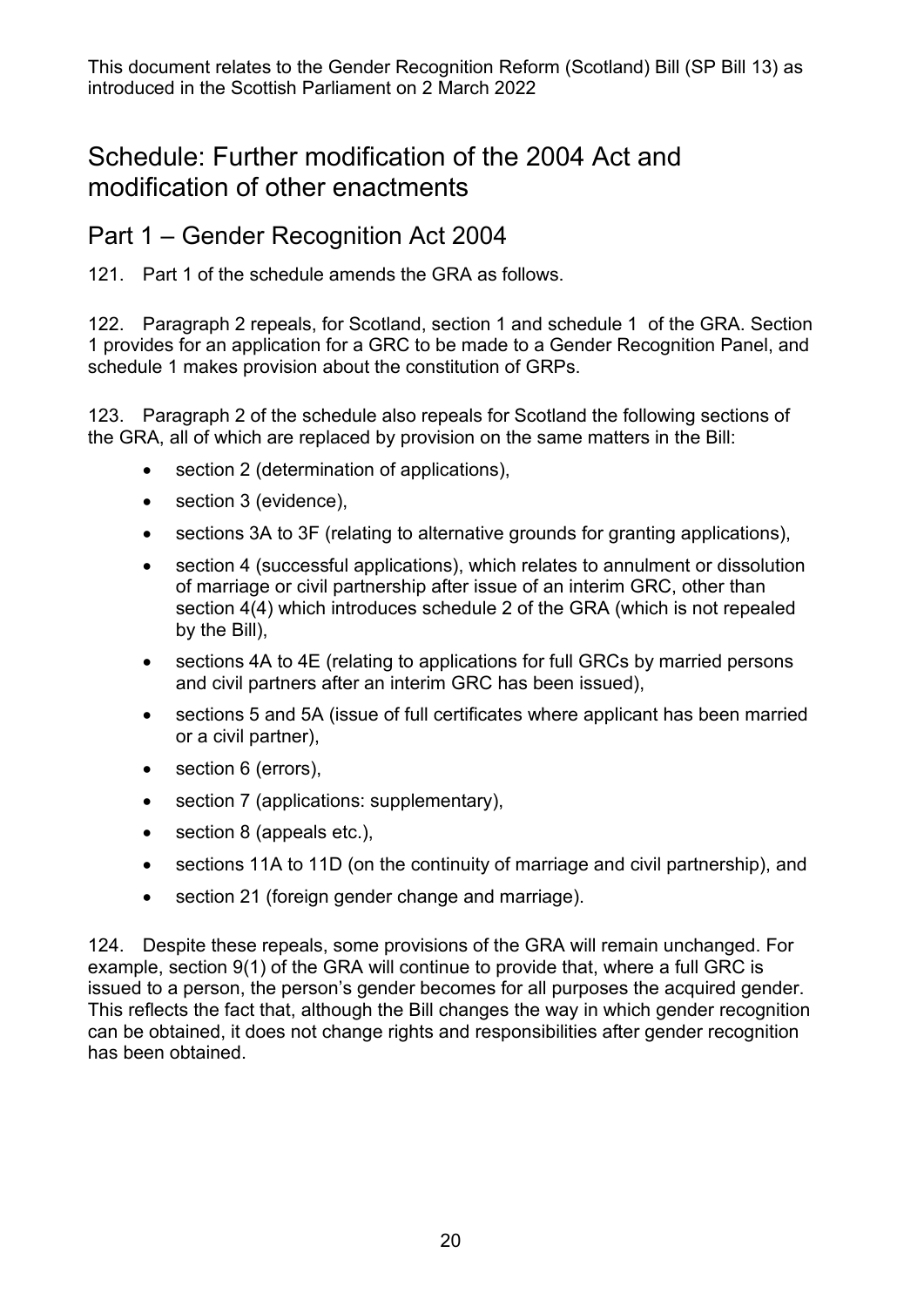125. Paragraph 3 makes changes to section 10 (registration). It amends section 10(1) and 10(1B), and repeals section 10(1A). These changes reflect the fact that GRCs will be issued by the Registrar General in Scotland rather than by the GRP. The Bill also makes separate provision requiring courts in Scotland to send a copy of any GRC issued by them to the Registrar General.

126. Section 17 (trustees and personal representatives) makes provision about the position of trustees or personal representatives dealing with property where entitlement to the property could be affected by a full GRC having been issued. Paragraph 4 amends section 17 to cover all gender recognition (including overseas gender recognition).

127. Section 18 (orders where expectations defeated) applies where the fact that a person has obtained gender recognition alters the inheritance of property. It allows a person to apply to a court for an order if they have been adversely affected by that alteration. Paragraph 15 amends section 18(2) so that applications in Scotland are to be made to the sheriff rather than the Court of Session.

128. Paragraph 6 amends section 20(1) (gender-specific offences). Section 20 provides that, if an offence can only be committed by or in relation to a person of a particular gender, the fact that a person has obtained gender recognition does not prevent the offence being committed or attempted. Paragraph 6 amends section 20(1) so that it covers all gender recognition (including gender recognition obtained outwith Scotland).

129. Paragraph 7 amends section 22 (prohibition of disclosure of information) to cover applications for a GRC generally.

130. Paragraph 8 amends section 24 (orders and regulations) to make provision about the Parliamentary procedure which applies to regulations made under powers conferred by virtue of the Bill.

131. Paragraph 9 amends section 25 (interpretation) to add definitions to the GRA to reflect the proposed new process and removes for Scotland definitions which are no longer needed.

132. Paragraph 14 of schedule 3 of the GRA (registration) requires the Registrar General to make an entry in the Gender Recognition Register on receipt of a full GRC issued by a GRP or a court. Paragraph 19 of that schedule requires the Registrar General to cancel such an entry if a GRC is revoked. Paragraph 10 of the schedule of the Bill amends paragraphs 14 and 19 of schedule 3 of the GRA to reflect the new role given to the Registrar General in issuing GRCs and confirmatory GRCs, and that applications to revoke GRCs and confirmatory GRCs may be made to the sheriff.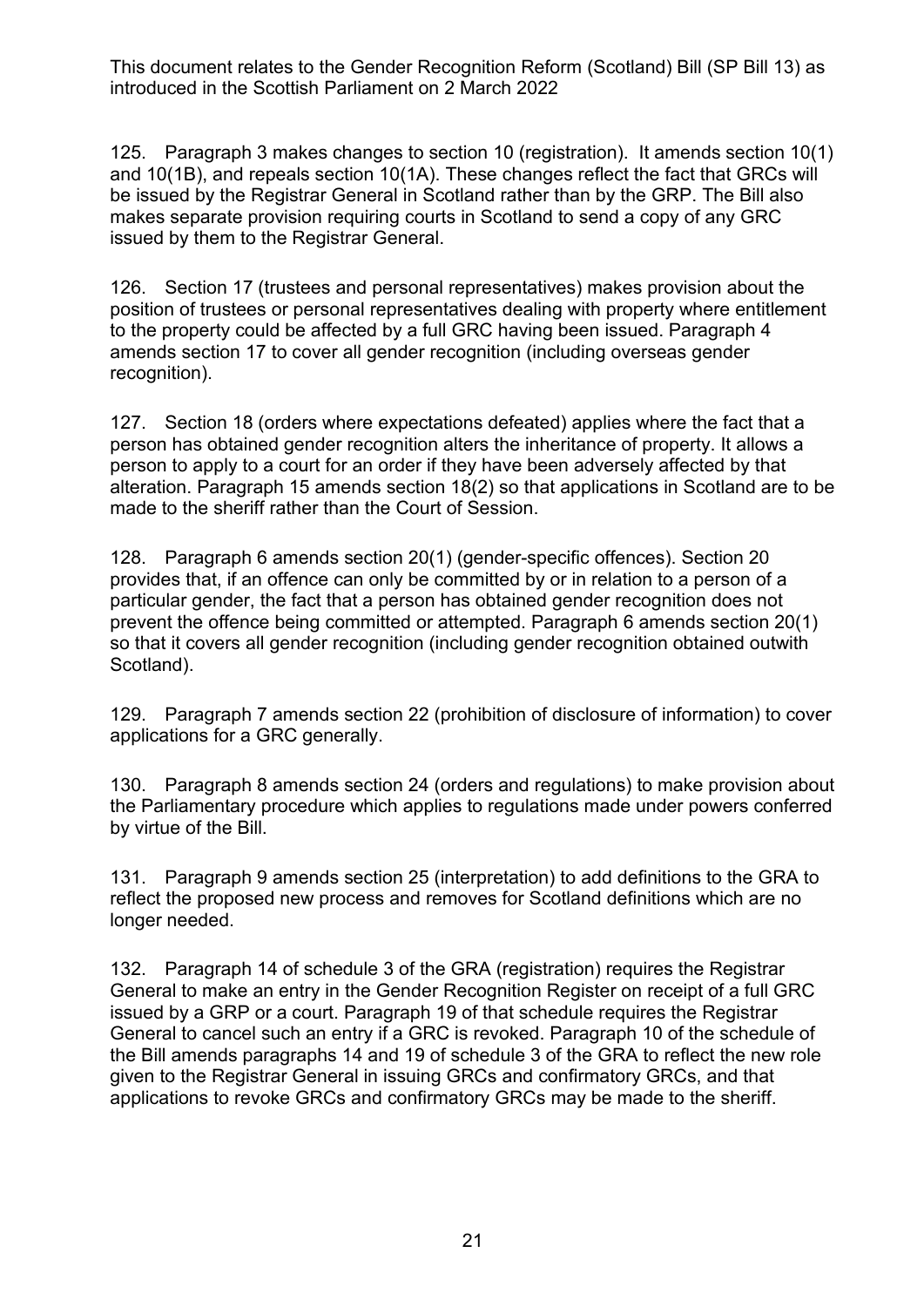133. Paragraph 20A of schedule 3 of the GRA enables the Registrar General to make regulations about the registration of qualifying Scottish marriages and qualifying Scottish civil partnership. A qualifying Scottish marriage is one solemnised in Scotland, and a qualifying Scottish civil partnership is one registered in Scotland, where a full GRC has been issued to either or both of the spouses or civil partners. Paragraph 10 of the schedule of the Bill adjusts paragraph 20A to ensure that it covers cases where gender recognition is obtained outwith Scotland.

#### Part 2 – Other enactments

134. Part 2 of the schedule amends other enactments as follows.

135. Paragraph 11 amends section 1 of the Divorce (Scotland) Act 1976. Section 1(1)(b) of the Divorce (Scotland) Act 1976 provides that the issuing of an interim GRC to a party to a marriage is a ground of divorce. Section 1(3B) provides that that is no longer a ground of divorce if a full GRC is subsequently issued (as a full GRC will be issued only if the parties agree to the marriage continuing), unless the full GRC is issued by a sheriff under section 4E of the 2004 Act (i.e., without the consent of the other spouse). Paragraph 11 of the schedule amends section 1 of the 1976 Act to ensure that these provisions apply where a GRC is issued by a GRP (for England and Wales and Northern Ireland) or the Registrar General (for Scotland), and to change the reference to section 4E to a reference to new section 8H (being inserted by section 7 of the Bill).

136. Obtaining gender recognition overseas will not be a ground of divorce, or dissolution of a civil partnership, under the Bill. This reflects the fact that most countries have different systems when gender recognition is obtained. For example, the birth entry register is often amended directly with no interim GRC, whereas the interim GRC would be the relevant ground for divorce in Scotland.

137. Paragraph 12 of the schedule amends section 44 (false statements and declarations) of the Criminal Law (Consolidation) (Scotland) Act 1995. This amendment is made in consequence of new section 22A of the GRA (inserted by section 12 of the Bill). It ensures that section 44(2) does not apply to a statutory declaration made in accordance with the GRA or regulations made under new section 8U(1)(c) of it.

138. Paragraph 13 amends section 117 (dissolution) of the Civil Partnership Act 2004. This amendment makes provision about the dissolution of civil partnership similar to the amendment to the Divorce (Scotland) Act 1976 made by paragraph 11 of the schedule.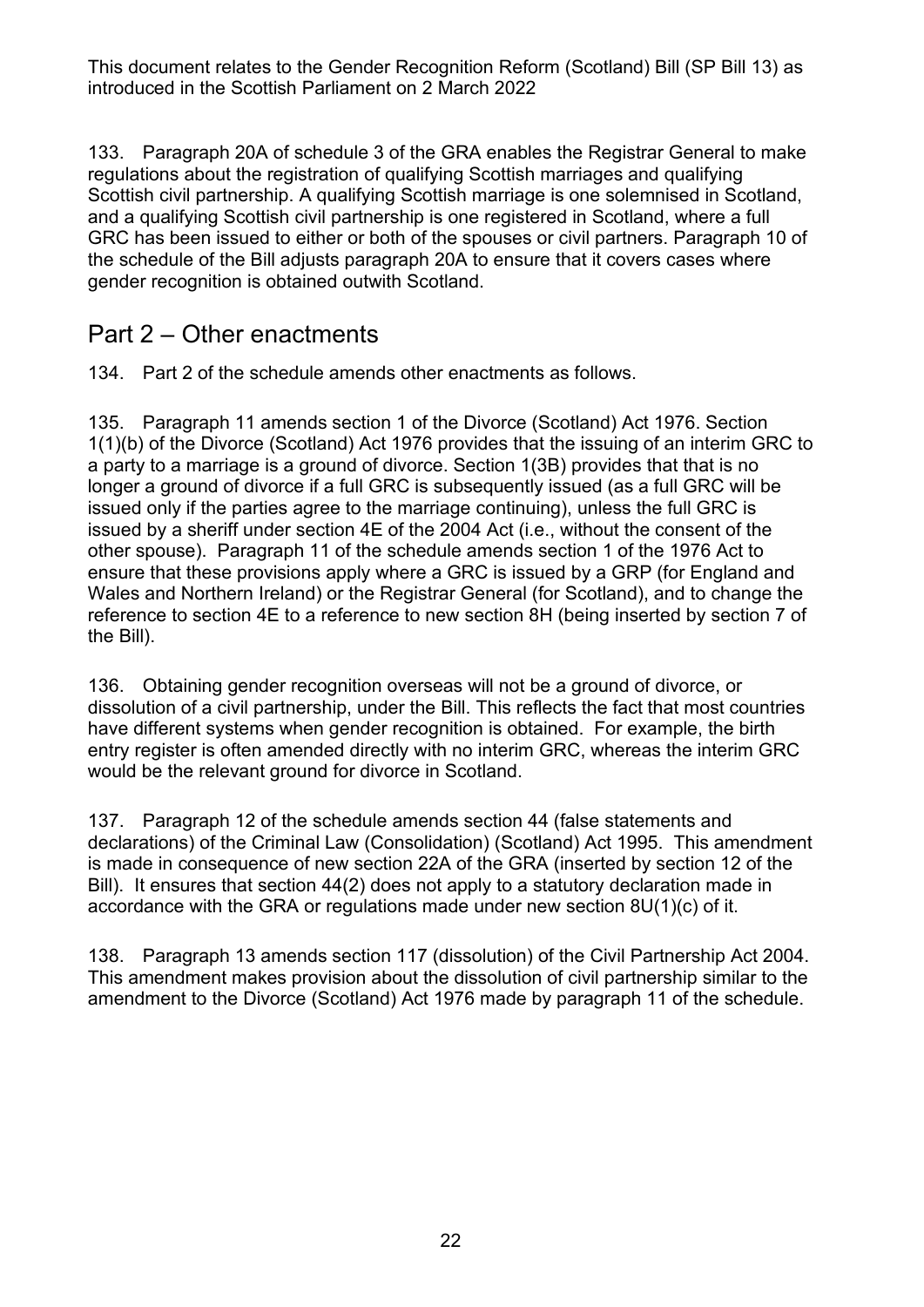139. Paragraph 14 of the schedule amends section 30 (renewed marriage or civil partnership following issue of full gender recognition certificate) of the Marriage and Civil Partnership (Scotland) Act 2014. Section 30 of the 2014 Act gives powers to the Scottish Ministers to make regulations about renewed marriage and civil partnership ceremonies following gender recognition. Paragraph 14 amends section 30 so that it also applies to confirmatory GRCs and full GRCs issued by the Gender Recognition Panel (which will continue to operate elsewhere in the UK), as it applies to full GRCs issued by the Registrar General. It also adjusts the references to protected Scottish marriages and civil partnerships in consequence of the changes made to the definitions in section 25(1) of the GRA by paragraph 9 of the schedule of the Bill.

140. Paragraph 15 amends schedule 1 (civil jurisdiction of summary sheriff) of the Courts Reform (Scotland) Act 2014[.15](#page-22-0) This enables summary sheriffs to deal with proceedings relating to overseas gender recognition under section 8P (inserted by section 8 of the Bill).

141. Paragraph 16 revokes, for Scotland, the Gender Recognition (Approved Countries and Territories) Order 2011<sup>[16](#page-22-1)</sup> as this will no longer be needed once gender recognition obtained overseas is automatically recognised in Scotland.

<span id="page-22-0"></span><sup>15</sup> Information on the role of summary sheriffs is at [http://www.scotland-judiciary.org.uk/39/0/Summary-](http://www.scotland-judiciary.org.uk/39/0/Summary-Sheriffs)**[Sheriffs](http://www.scotland-judiciary.org.uk/39/0/Summary-Sheriffs)** 

<span id="page-22-1"></span><sup>&</sup>lt;sup>16</sup> <http://www.legislation.gov.uk/uksi/2011/1630/contents/made>